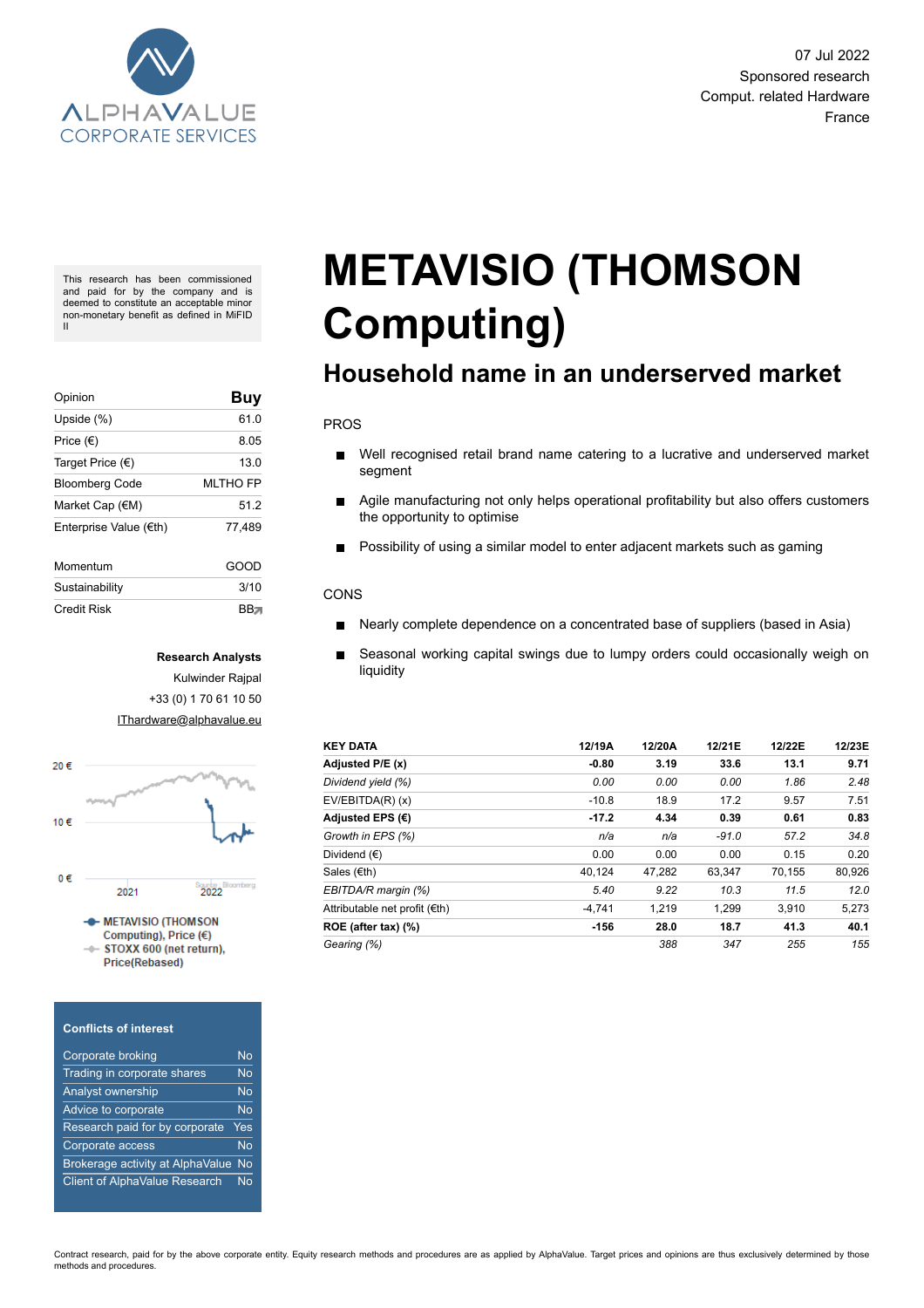

#### Detailed financials at the end of this report

| <b>Key Ratios</b>                            |     | 12/20A    | 12/21E    | 12/22E   | 12/23E   |
|----------------------------------------------|-----|-----------|-----------|----------|----------|
| Adjusted P/E                                 | x   | 3.19      | 33.6      | 13.1     | 9.71     |
| <b>EV/EBITDA</b>                             | x   | 18.9      | 17.2      | 9.57     | 7.51     |
| P/Book                                       | x   | 0.70      | 10.2      | 4.77     | 3.29     |
| Dividend yield                               | %   | 0.00      | 0.00      | 1.86     | 2.48     |
| Free Cash Flow Yield                         | %   | $-391$    | 4.85      | 4.16     | 8.37     |
| ROE (after tax)                              | %   | 28.0      | 18.7      | 41.3     | 40.1     |
| <b>ROCE</b>                                  | %   | 2.29      | 12.5      | 15.0     | 17.7     |
| Net debt/EBITDA                              | x   | 15.4      | 4.37      | 3.25     | 2.26     |
| <b>Consolidated P&amp;L</b>                  |     | 12/20A    | 12/21E    | 12/22E   | 12/23E   |
| Sales                                        | €th | 47,282    | 63,347    | 70,155   | 80,926   |
| <b>EBITDA</b>                                | €th | 1,859     | 6,510     | 8,100    | 9,750    |
| Underlying operating profit                  | €th | 1,438     | 6,149     | 7,731    | 9,323    |
| Operating profit (EBIT)                      | €th | 2,906     | 4,339     | 7,731    | 9,323    |
| Net financial expenses                       | €th | $-1,705$  | $-2,477$  | $-2,300$ | $-2,000$ |
| Pre-tax profit before exceptional items      | €th | 1,201     | 1,862     | 5,431    | 7,323    |
| Corporate tax                                | €th | 16.8      | 174       | $-1,521$ | $-2,050$ |
| Attributable net profit                      | €th | 1,219     | 1,299     | 3,910    | 5,273    |
| Adjusted attributable net profit             | €th | 1,219     | 1,299     | 3,910    | 5,273    |
| <b>Cashflow Statement</b>                    |     | 12/20A    | 12/21E    | 12/22E   | 12/23E   |
| Total operating cash flows                   | €th | -13,240   | 7,098     | 5,100    | 6,983    |
| Capital expenditure                          | €th | $-567$    | $-567$    | $-672$   | $-699$   |
| Total investment flows                       | €th | $-550$    | $-567$    | $-672$   | $-699$   |
| Dividends (parent company)                   | €th | 0.00      | 0.00      | 0.00     | 0.00     |
| New shareholders' equity                     | €th | 1,500     | 556       | 0.00     | 0.00     |
| <b>Total financial flows</b>                 | €th | 15,709    | $-14,270$ | $-3,798$ | $-3,000$ |
| Change in net debt position                  | €th | $-12,289$ | 109       | 2,129    | 4,285    |
| Free cash flow (pre div.)                    | €th | -15,512   | 4,053     | 2,129    | 4,285    |
| <b>Balance Sheet</b>                         |     | 12/20A    | 12/21E    | 12/22E   | 12/23E   |
| Goodwill                                     | €th | 0.00      | 0.00      | 0.00     | 0.00     |
| Total intangible                             | €th | 634       | 471       | 505      | 505      |
| Tangible fixed assets                        | €th | 576       | 642       | 672      | 699      |
| <b>WCR</b>                                   | €th | 42,782    | 33,368    | 34,847   | 35,563   |
| Total assets (net of short term liabilities) | €th | 48,236    | 39,488    | 40,024   | 41,067   |
| Ordinary shareholders' equity (group share)  | €th | 5,672     | 8,201     | 10,719   | 15,547   |
| Provisions for pensions                      | €th | 2,436     | 0.00      | 0.00     | 0.00     |
| Net debt / (cash)                            | €th | 28,543    | 28,434    | 26,305   | 22,020   |
| Total liabilities and shareholders' equity   | €th | 48,236    | 39,488    | 40,024   | 41,067   |
| <b>Per Share Data</b>                        |     | 12/20A    | 12/21E    | 12/22E   | 12/23E   |
| Adjusted EPS (bfr gwill amort. & dil.)       | €   | 4.34      | 0.39      | 0.61     | 0.83     |
| Net dividend per share                       | €   | 0.00      | 0.00      | 0.15     | 0.20     |
| Free cash flow per share                     | €   | $-55.2$   | 1.22      | 0.33     | 0.67     |
| Book value per share                         | €   | 19.8      | 1.29      | 1.69     | 2.45     |
| Number of diluted shares (average)           | Th  | 281       | 3,322     | 6,358    | 6,358    |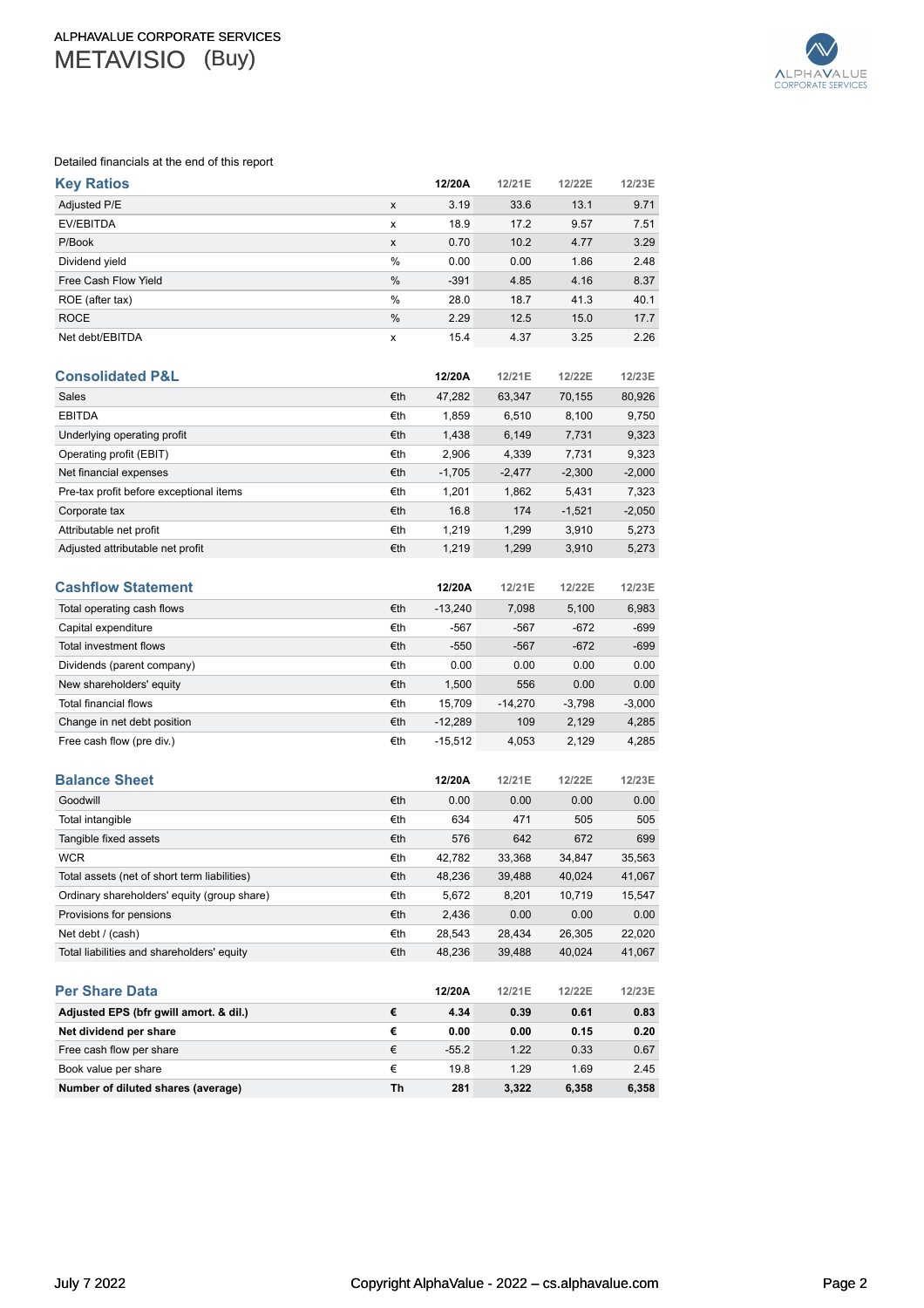

# **Contents**

| 4  |
|----|
| 6  |
| 8  |
| 9  |
| 10 |
| 11 |
| 12 |
| 13 |
| 14 |
| 15 |
| 16 |
| 17 |
| 18 |
| 20 |
| 21 |
|    |
| 31 |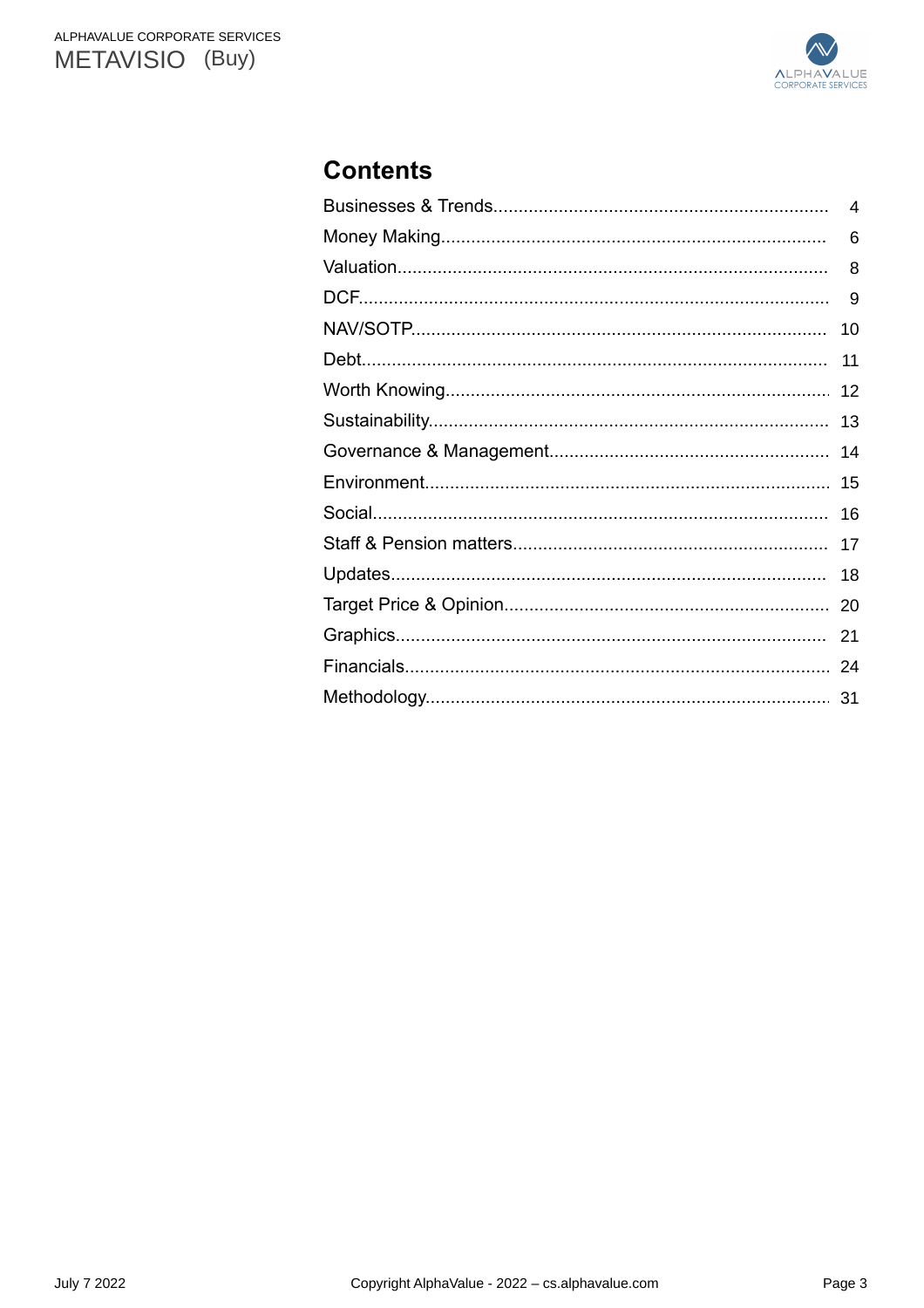

# <span id="page-3-0"></span>**Businesses & Trends**

Incorporated in 2013 and with headquarters in Pontault Combault, France, Group SFIT (products under the licence of Thomson Computing) is a French enterprise engaged in designing and marketing laptops alongside selling tablets and other related peripherals. Group SFIT is a market leader in affordable PCs (entry-level), priced at <€300, and currently occupies a 36% market share in France in this segment. The company sells its products in more than 15 countries and, in 2021, achieved total revenues of €63m, a sharp increase from €11m eight years earlier. Most of the revenues come from Products with nearly 20% of revenues derived from exports. The company employs about 40 people, and its products are made in China.

### **Targeting an underserved market**

According to Statista, the global computer hardware market recorded sales of about €260bn in 2020. The share of laptops and tablets stood at c. €160bn, or about 62%. In terms of volumes, this translates into 390 million units sold. The remainder of the market is made up of Desktop PCs, Storage units and Peripherals. With regards to the French market, where Group SFIT generates most of its sales, the market for laptops and tablets amounted to around €3.3bn.

Globally, a little more than 80% of the market is dominated by the top six players whose main products are mostly in the range of €500-2000. These are HP, Lenovo, Dell, Apple, Asus and Acer. Consequently, a very small number of products from these players are available below €500 and this is where Group SFIT stands with its product offerings. The group has become a key player in this corner of the market by offering a better optimised product without it costing a lot to the end customer. Going forward the group aims to capitalise not only on this segment but also replicate this success in a slightly premium range, i.e. up to €600.

## **Well recognised**

Group SFIT occupies a 7% share in the overall French laptop PC market and counts among its distributor's supermarkets also electronic retail chains. The company's distributor base includes Leclerc, CDiscount, Auchan, Intermarche, etc. Additionally, the name 'Thomson' has a good brand recall as Technicolor also licenses the brand across multiple products. This also helps the group to prune its marketing expenses.

### **Product catalogue**

Neo Classic: A traditional notebook available in different configurations and the ability to mix-and-match is available in the price range of €200-700. Although, despite a mid-range offering, the bulk of sales comes from laptops under €300.

Neo X: This product has all the features of a Neo Classic but in an aluminium body and makes for a premium offering by the group with a maximum price of €600.

Neo 360: A convertible (360) notebook offering two products, the Neo360X and Neo360XS.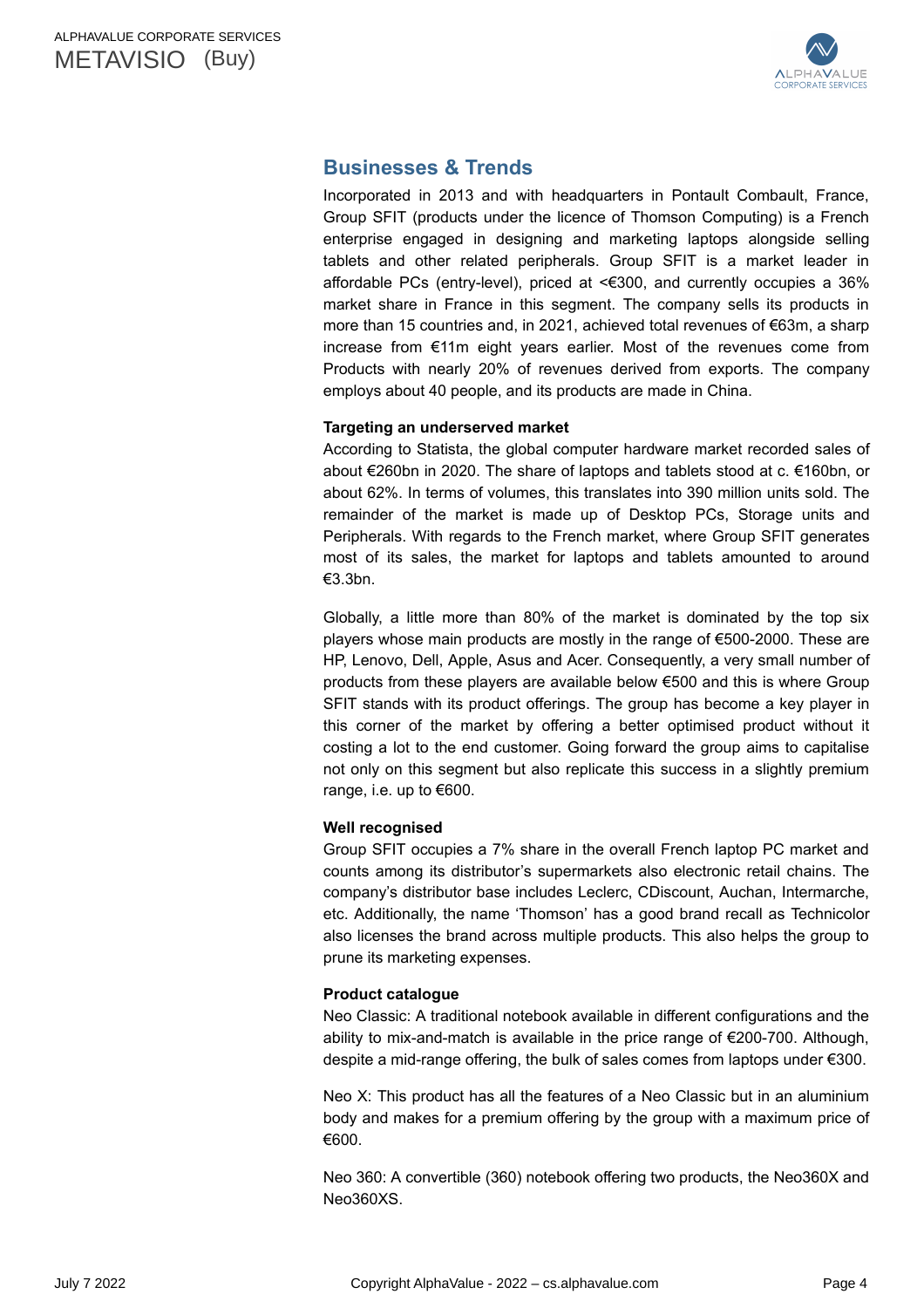

Aside from the above-mentioned products, the group also offers gaming laptops, tablets, peripherals, and accessories. However, they represent only a very small percentage of total sales.

#### **Divisional Breakdown Of Revenues**

|                    |                             |        |        |        |        | Change 22E/21E<br>Change 21E/20 |               |           |               |
|--------------------|-----------------------------|--------|--------|--------|--------|---------------------------------|---------------|-----------|---------------|
|                    | <b>Sector</b>               | 12/20A | 12/21E | 12/22E | 12/23E | €th                             | of %<br>total | €th       | of %<br>total |
| <b>Total sales</b> |                             | 49.538 | 63.347 | 70.155 | 80.926 | $13.809 +$                      | 100%          | $6.808 +$ | 100%          |
| <b>Products</b>    | Comput. related<br>Hardware | 47.282 | 60.764 | 67.155 | 77.626 | $13.482 +$                      | 98%           | $6.391 +$ | 94%           |
| Other              |                             | 2,256  | 2.583  | 3.000  | 3.300  | $327 +$                         | 2%            | $417 +$   | 6%            |

#### **Key Exposures**

#### **Sales By Geography**

|                            | <b>Revenues</b> | Costs   | Equity  |                      |       |
|----------------------------|-----------------|---------|---------|----------------------|-------|
| Dollar                     | 10.0%           | $0.0\%$ | $0.0\%$ | France               | 83.0% |
| <b>Emerging currencies</b> | 0.0%            | $0.0\%$ | $0.0\%$ | Europe               | 13.0% |
| Long-term global warming   | 100.0%          | $0.0\%$ | 100.0%  | <b>United States</b> | 4.0%  |

We address exposures (eg. how much of the turnover is exposed to the \$ ) rather than sensitivities (say, how much a 5% move in the \$ affects the bottom line). This is to make<br>comparisons easier and provides useful tools wh

Actually, the subject is rather complex on the ground. The default position is one of an investor managing in €. An investor in £ will obviously not react to a £ based stock trading partly in<br>€ as would a € based investor

they can only be postponing the day of reckoning). How much of the equity is exposed to a given subject is rarely straightforward but can be quite telling<br>In addition, subjects are frequently intertwined. A \$ exposure may currencies as well.

Exposure to global warming issues is frequently indirect and may require to stretch a bit imagination.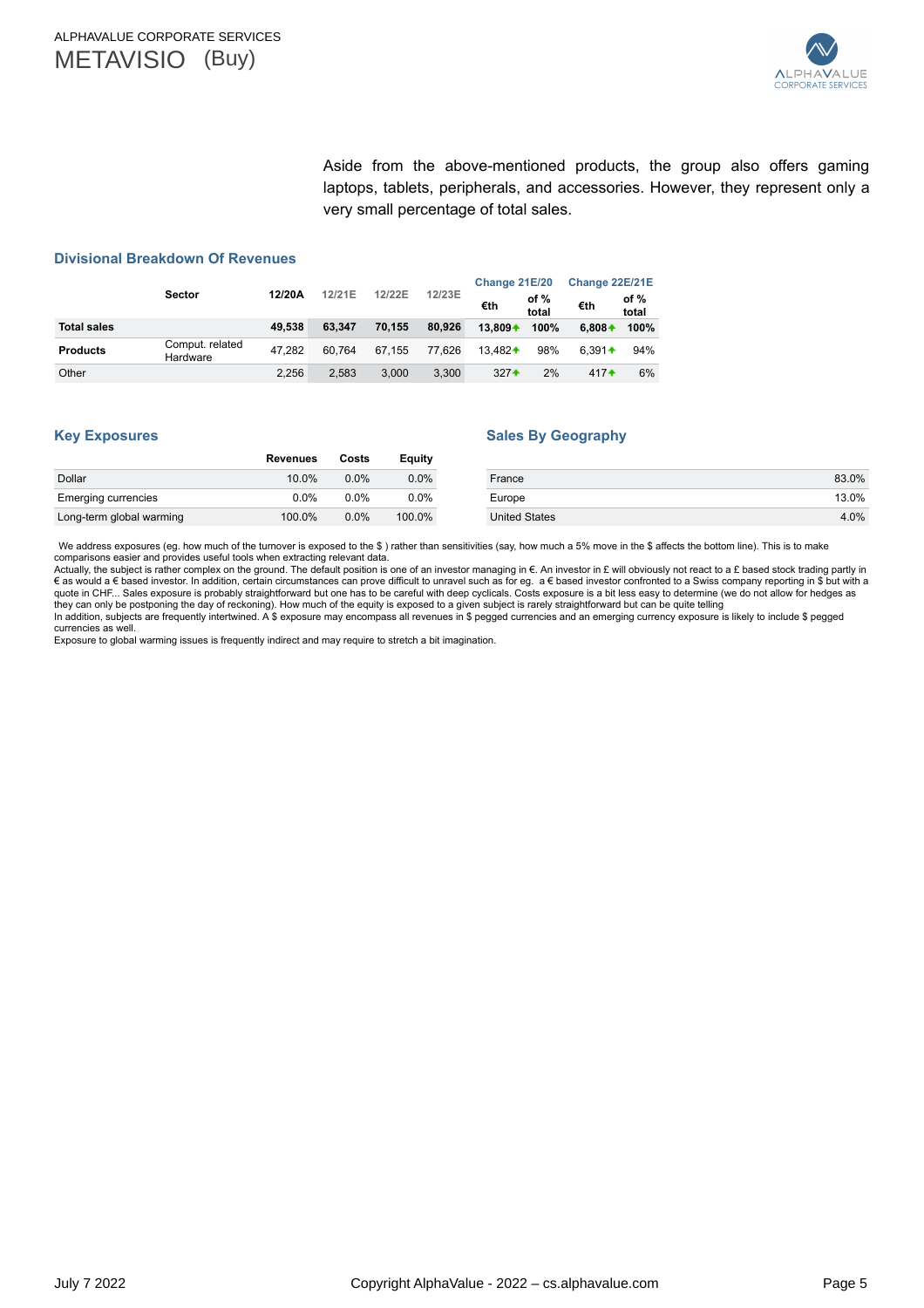

# <span id="page-5-0"></span>**Money Making**

### **Made-to-order**

Contrary to the larger players which offer laptops in rather rigid configurations, Group SFIT operates an agile model. In other words, the company's products are modular, and orders are driven by the requirements put forth by the distributors and customers. As a result, the company can offer its customers the latest technologies while also being budget friendly. And, while this induces a certain lumpiness in pre-ordering, in the last three years the company has reduced its supplier base from 20 to 6, thus, allowing it to manage distribution better while also obtaining better pricing and the latest technologies.

### **Three-pronged strategy**

Replicating the formula internationally: The first pillar of Group SFIT's strategy is to mimic the success of its entry-level laptops in the French market overseas. The principle of providing better technology at a decent price is the foundation to help create more exports across Europe as well as the rest of the World. The company, in 2017, already began to distribute its products in North Africa followed by the Middle East. Moreover, at the end of 2020, the company started selling its products in the US through two wholesalers, Digital Gadget and Stampede. Furthermore, the company added Solution 2 Go and Circuit City, and EET Europe for North America and Scandinavia, respectively.

Value through premium segment: By using its agile model, the company aims to offer premium ultrabooks at relatively lower prices, thereby striving to repeat the success obtained in the affordable laptop segment. The company aims to do this with its Neo Z product, which comes equipped with competitive technology and offers all the necessary characteristics of an ultrabook within a range of  $\epsilon$ 499-999. With this product, the company will not only be able to accelerate its sales but also generate higher margins.

High-growth markets: Group SFIT aims to make more sales in international markets and, in particular, wants to target higher-growth markets such as Africa and India. In these markets, the average selling price of the company's products can attract a loyal customer base and boost the top line.

### **Supported by operational prudence**

In addition to moving towards a margin-accretive segment, the company will also pull some levers on the cost side. With the advantage of lower fixed costs due to its make-to-order model, the company has recently also brought down its aftersales costs by setting up an in-house team. This team works from a separate building near the headquarters and has about 20 employees. Another area where the company has been diligent is in reducing freight costs, which in the last year have gone through the roof. At the start of 2021, Group SFIT partnered a new transport arrangement with its freight forwarder, which allows it to reduce its freight costs by a third during this period of high prices.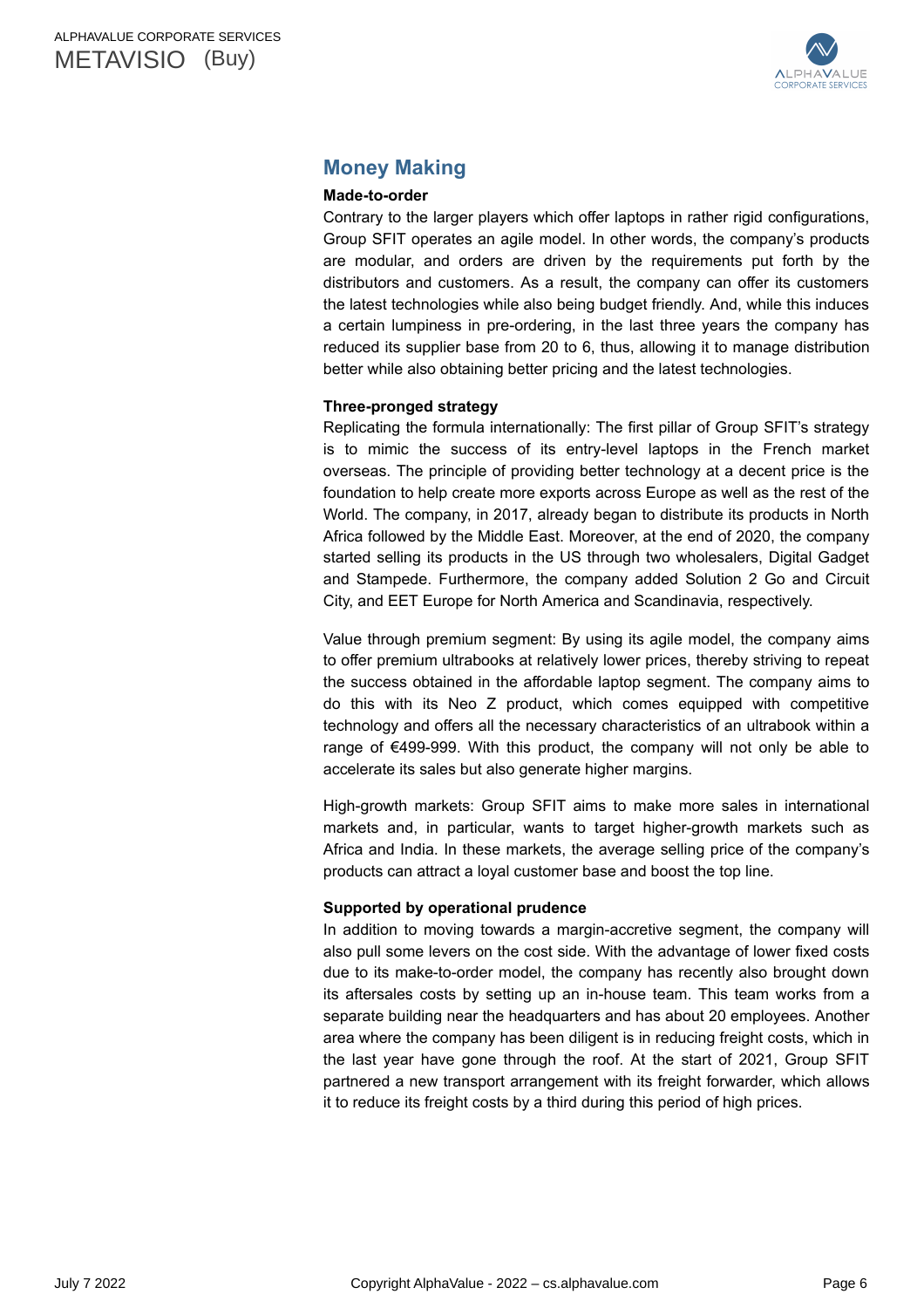

### **Divisional EBITDA/R**

|                     |        |        |        |        | Change 21E/20 |               | Change 22E/21E |                 |
|---------------------|--------|--------|--------|--------|---------------|---------------|----------------|-----------------|
|                     | 12/20A | 12/21E | 12/22E | 12/23E | €th           | of %<br>total | €th            | of $%$<br>total |
| <b>Total</b>        | 4.360  | 6.510  | 8.100  | 9.750  | $2.150 +$     | 100%          | $1.590 +$      | 100%            |
| <b>Group EBITDA</b> | 4.360  | 6.510  | 8.100  | 9.750  | $2.150 +$     | 100%          | $1.590 +$      | 100%            |
| Other/cancellations | 0.00   | 0.00   | 0.00   | 0.00   | $0+$          | 0%            | $0+$           | $0\%$           |

### **Divisional EBITDA/R margin**

|       | 12/20A   | 12/21E  12/22E  12/23E     |  |
|-------|----------|----------------------------|--|
| Total | $8.80\%$ | $10.3\%$ $11.5\%$ $12.0\%$ |  |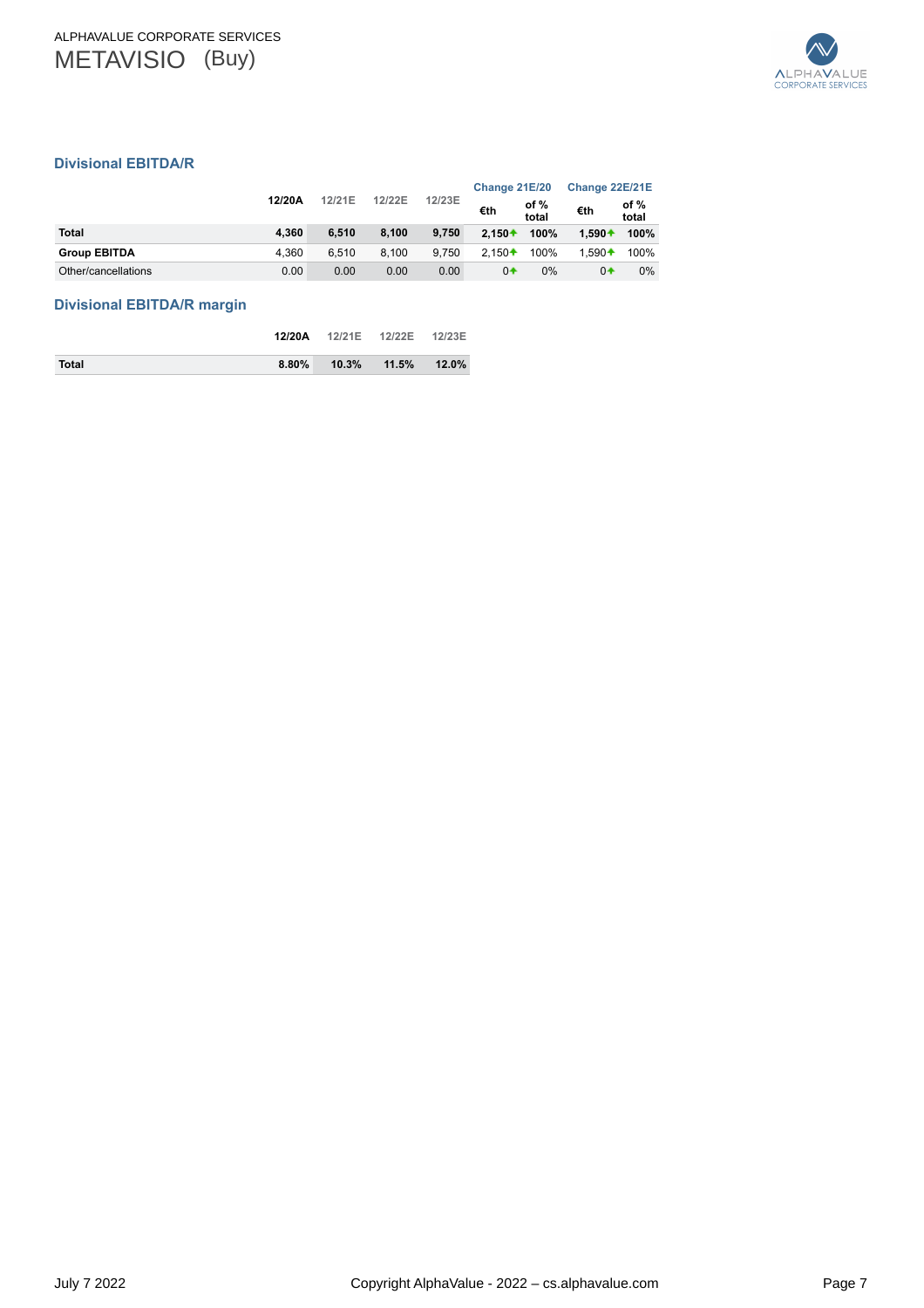

# <span id="page-7-0"></span>**Valuation**

While the pandemic impacted sales in the first half of 2021, the company recorded a huge surge in orders in the second half. So, ideally, the company has a good runway ahead to convert these orders into revenues. Moreover, with the company's strategy to enter a slightly premium price segment, to expand its geographic presence, and to execute operational improvements, we believe Group SFIT will be able to accelerate revenue growth and expand EBITDA margins.

Our DCF valuation assumes a sales and EBITDA growth of 7% with modest capex and working capital requirements. For the NAV, we take only one segment into account as it makes for almost all the sales. For any revenues coming from other means, we value these at a P/E multiple of 12x. For our peer-based valuation, we pick Logitech, Acer, Redington India and Aures Technologies. We assign a 50% premium on all metrics to reflect the strong growth of the group in the entry-level market.

#### **Valuation Summary**

| <b>Benchmarks</b>     |       | Values (€) | Upside | Weight |
|-----------------------|-------|------------|--------|--------|
| <b>DCF</b>            |       | 16.8       | 109%   | 35%    |
| NAV/SOTP per share    |       | 18.0       | 124%   | 20%    |
| EV/Ebitda             | Peers | 5.00       | $-38%$ | 20%    |
| P/E                   | Peers | 11.1       | 37%    | 10%    |
| <b>Dividend Yield</b> | Peers | 10.4       | 29%    | 10%    |
| P/Book                | Peers | 6.58       | $-18%$ | 5%     |
| <b>Target Price</b>   |       | 13.0       | 61%    |        |

#### **Comparison based valuation**

| Computed on 18 month forecasts                  | P/E(x) | Ev/Ebitda (x) | P/Book(x) | Yield $(\%)$ |
|-------------------------------------------------|--------|---------------|-----------|--------------|
| Peers ratios                                    | 10.0   | 4.12          | 2.08      | 3.43         |
| METAVISIO (THOMSON Computing)'s ratios          | 11.0   | 8.33          | 3.82      | 2.21         |
| Premium                                         | 50.0%  | 50.0%         | 50.0%     | 50.0%        |
| Default comparison based valuation $(\epsilon)$ | 11.1   | 5.00          | 6.58      | 10.4         |
| Logitech International                          | 11.0   | 7.32          | 3.20      | 2.03         |
| Acer                                            | 8.59   | 2.22          | 0.94      | 7.96         |
| Redington India                                 | 7.55   | 5.13          | 1.60      | 5.23         |
| Aures Technologies                              | 13.5   | 5.58          | 1.82      | 3.97         |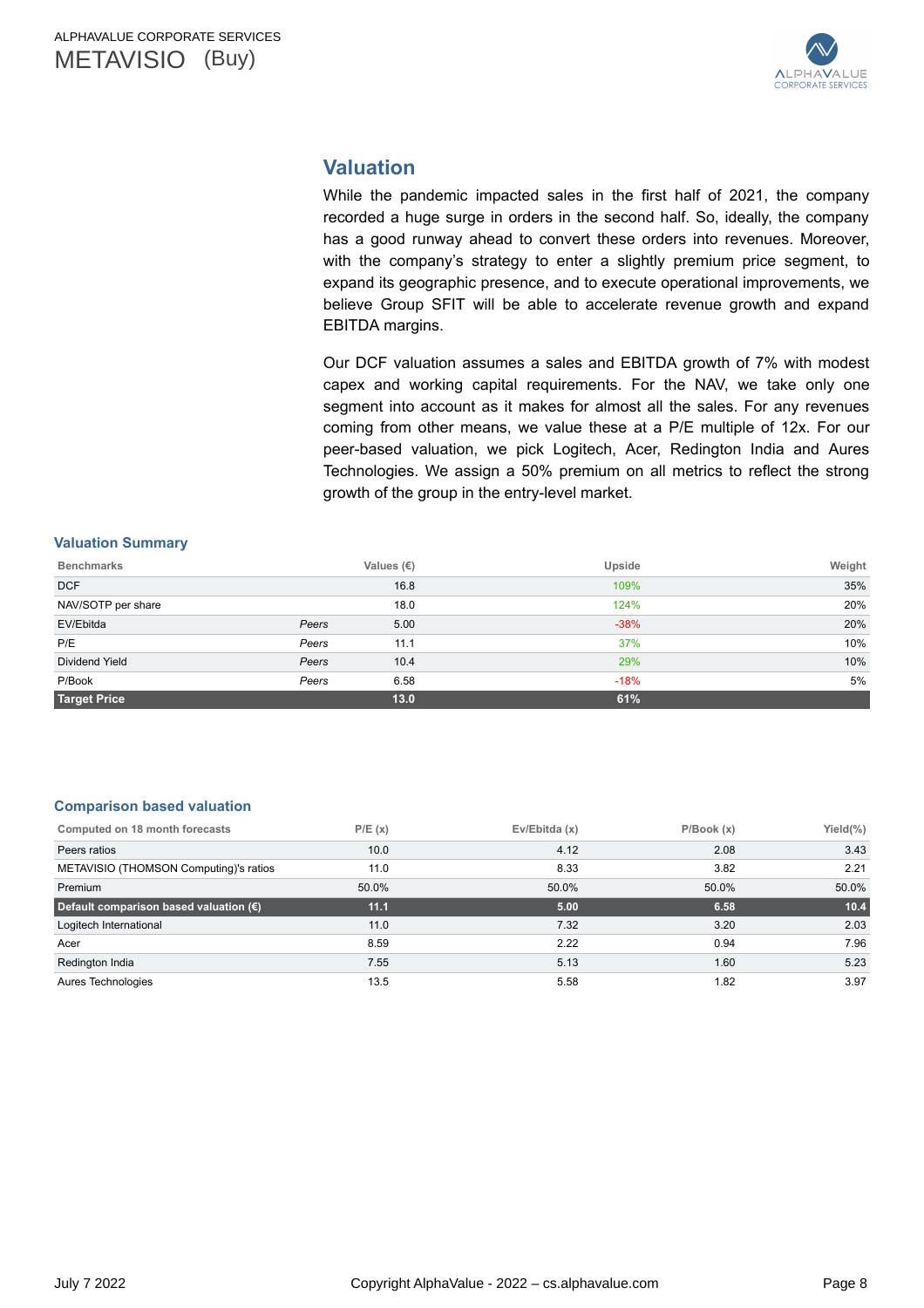

### <span id="page-8-0"></span>**DCF Valuation Per Share**

| <b>WACC</b>                           | $\frac{0}{0}$ | 8.44    |
|---------------------------------------|---------------|---------|
| PV of cashflow FY1-FY11               | €th           | 50,561  |
| FY11CF                                | €th           | 12,770  |
| Normalised long-term growth"g"        | $\frac{0}{0}$ | 2.00    |
| Sustainability "q"                    | $\frac{0}{0}$ | 1.65    |
| Terminal value                        | €th           | 188,047 |
| PV terminal value                     | €th           | 83.624  |
| PV terminal value in % of total value | %             | 62.3    |
| <b>Total PV</b>                       | €th           | 134,186 |

| Avg net debt (cash) at book value     | €th           | 27,369  |
|---------------------------------------|---------------|---------|
| Provisions                            | €th           | 0.00    |
| Unrecognised actuarial losses (gains) | €th           | 0.00    |
| Financial assets at market price      | €th           | 0.00    |
| Minorities interests (fair value)     | €th           | 0.00    |
| Equity value                          | €th           | 106,816 |
| Number of shares                      | Th            | 6,358   |
| Implied equity value per share        | €             | 16.8    |
| Sustainability impact on DCF          | $\frac{0}{0}$ | -4.08   |

### **Assessing The Cost Of Capital**

| Synthetic default risk free rate              | $\frac{0}{0}$ | 3.50   |
|-----------------------------------------------|---------------|--------|
| Target equity risk premium                    | $\frac{0}{0}$ | 5.00   |
| Tax advantage of debt finance<br>(normalised) | $\frac{0}{0}$ | 30.0   |
| Average debt maturity                         | Year          | 5      |
| Sector asset beta                             | x             | 1.08   |
| Debt beta                                     | x             | 0.40   |
| Market capitalisation                         | €th           | 51,184 |
| Net debt (cash) at book value                 | €th           | 28,434 |
| Net debt (cash) at market value               | €th           | 26.912 |

| Company debt spread              | bp            | 200  |
|----------------------------------|---------------|------|
| Marginal Company cost of debt    | $\frac{0}{0}$ | 5.50 |
| Company beta (leveraged)         | x             | 1.47 |
| Company gearing at market value  | $\frac{0}{0}$ | 55.6 |
| Company market gearing           | $\frac{0}{0}$ | 35.7 |
| Required return on geared equity | %             | 10.9 |
| Cost of debt                     | $\frac{0}{0}$ | 3.85 |
| Cost of ungeared equity          | %             | 8.88 |
| <b>WACC</b>                      | $\frac{0}{0}$ | 844  |

### **DCF Calculation**

|                                                         |     | 12/20A    | 12/21E  | 12/22E   | 12/23E   | 12/24E        | Growth 12/25E |              | 12/31E   |
|---------------------------------------------------------|-----|-----------|---------|----------|----------|---------------|---------------|--------------|----------|
| Sales                                                   | €th | 47.282    | 63.347  | 70.155   |          | 80,926 92,672 | 7.00%         | 99.159       | 148,810  |
| <b>EBITDA</b>                                           | €th | 1,859     | 6.510   | 8,100    | 9,750    | 11,610        |               | 7.00% 12,423 | 18,643   |
| <b>EBITDA Margin</b>                                    | %   | 3.93      | 10.3    | 11.5     | 12.0     | 12.5          |               | 12.5         | 12.5     |
| Change in WCR                                           | €th | $-15,471$ | 9.414   | $-1,479$ | $-716$   | $-1,373$      | 2.00%         | $-1,401$     | $-1,577$ |
| Total operating cash flows (pre tax)                    | €th | $-13,257$ | 6.924   | 6,621    | 9.034    | 10,237        |               | 11,022       | 17,066   |
| Corporate tax                                           | €th | 16.8      | 174     | $-1,521$ | $-2,050$ | $-2,553$      | 2.00%         | $-2,604$     | $-2,933$ |
| Net tax shield                                          | €th | $-511$    | $-743$  | $-690$   | -600     | $-600$        | 2.00%         | $-612$       | $-689$   |
| Capital expenditure                                     | €th | $-567$    | $-567$  | $-672$   | $-699$   | $-804$        | 2.00%         | $-820$       | $-924$   |
| Capex/Sales                                             | %   | $-1.20$   | $-0.90$ | $-0.96$  | $-0.86$  | $-0.87$       |               | $-0.83$      | $-0.62$  |
| Pre financing costs FCF (for DCF<br>purposes)           | €th | $-14,319$ | 5,788   | 3,739    | 5,685    | 6,279         |               | 6,985        | 12,520   |
| Various add backs (incl. R&D, etc.) for<br>DCF purposes | €th |           |         |          |          |               |               |              |          |
| Free cash flow adjusted                                 | €th | $-14,319$ | 5,788   | 3,739    | 5,685    | 6,279         |               | 6,985        | 12,520   |
| Discounted free cash flows                              | €th | $-14,319$ | 5.788   | 3,448    | 4,834    | 4,924         |               | 5,051        | 5,568    |
| Invested capital                                        | €   | 44.0      | 34.5    | 36.0     | 36.8     | 38.2          |               | 38.9         | 43.8     |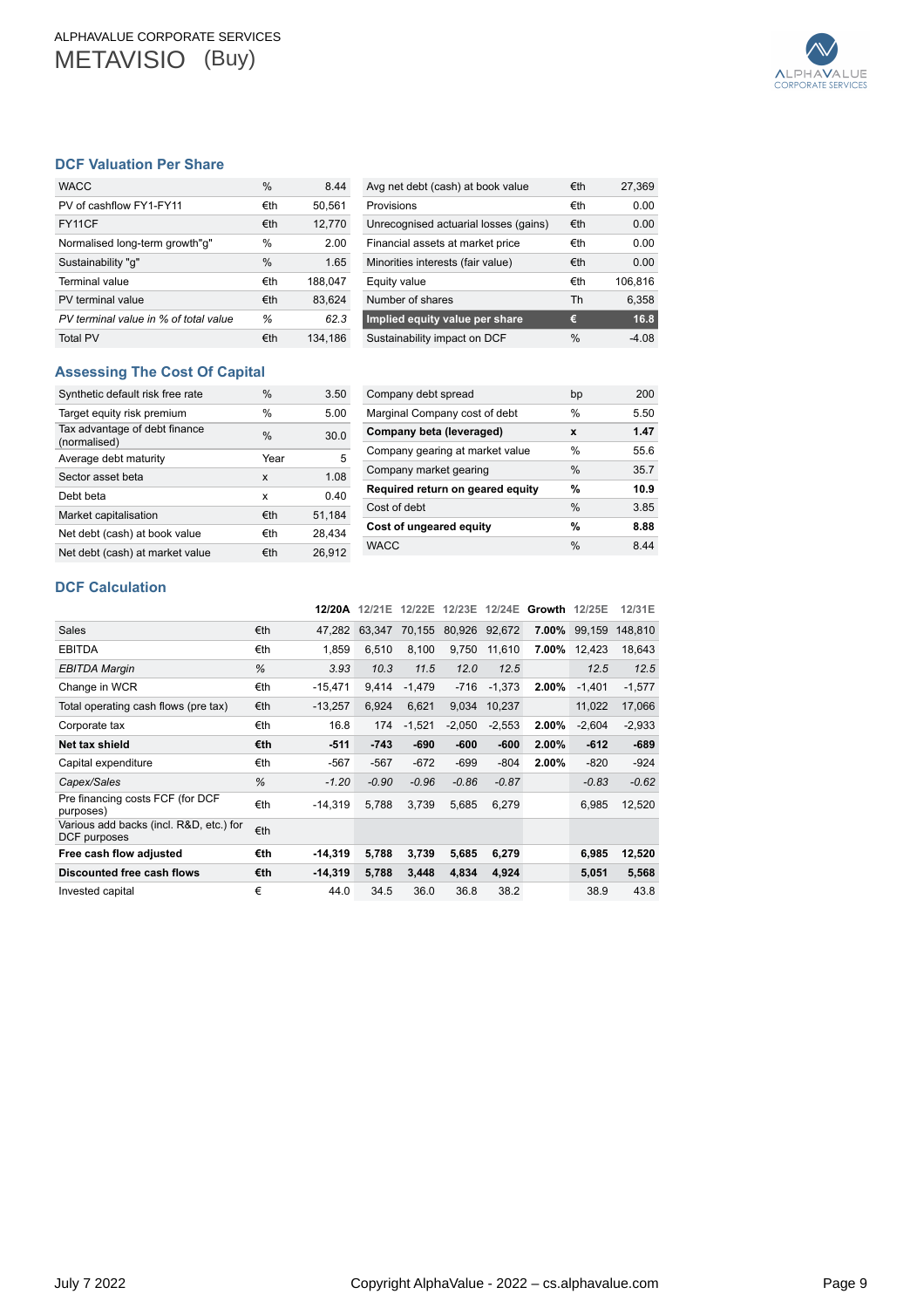In currency per share  $(6)$ 

 $16.5$ 

Lagtons and Holstocks



### <span id="page-9-0"></span>**NAV/SOTP Calculation**

 $25 -$ 

 $20 -$ 

 $15 -$ 

 $10 -$ 

 $5 -$ 

 $0 -$ 

|                                                         | $\frac{0}{0}$<br>owned | Valuation<br>technique | <b>Multiple</b><br>used | Valuation at<br>100%<br>$(\epsilon th)$ | <b>Stake</b><br>valuation<br>$(\epsilon$ th) | In<br>currency<br>per share<br>(€) | % of gross<br>assets |
|---------------------------------------------------------|------------------------|------------------------|-------------------------|-----------------------------------------|----------------------------------------------|------------------------------------|----------------------|
| <b>Laptops and Notebooks</b>                            | 100%                   | EV/Sales               | 1.5                     | 105.000                                 | 105.000                                      | 16.5                               | 74.5%                |
| Other                                                   |                        |                        |                         |                                         | $36,000^{(1)}$                               | 5.66                               | 25.5%                |
| <b>Total gross assets</b>                               |                        |                        |                         |                                         | 141.000                                      | 22.2                               | 100%                 |
| Net cash/(debt) by year end                             | $-26,305$              | $-4.14$                | $-18.7%$                |                                         |                                              |                                    |                      |
| Commitments to pay                                      |                        |                        |                         |                                         |                                              |                                    |                      |
| Commitments received                                    |                        |                        |                         |                                         |                                              |                                    |                      |
| NAV/SOTP                                                |                        |                        |                         |                                         | 114,695                                      | 18.0                               | 81.3%                |
| Number of shares net of treasury shares - year end (Th) | 6,358                  |                        |                         |                                         |                                              |                                    |                      |
| NAV/SOTP per share $(\epsilon)$                         |                        |                        |                         |                                         |                                              |                                    |                      |
| Current discount to NAV/SOTP (%)                        |                        |                        |                         |                                         |                                              |                                    |                      |

5.66

Other

 $18.0$ 

NAVISOTP

Net coefficeboxy by your end

 $-4.14$ 

<sup>1.</sup> All other estimated average other sales valued at a P/E of 12x.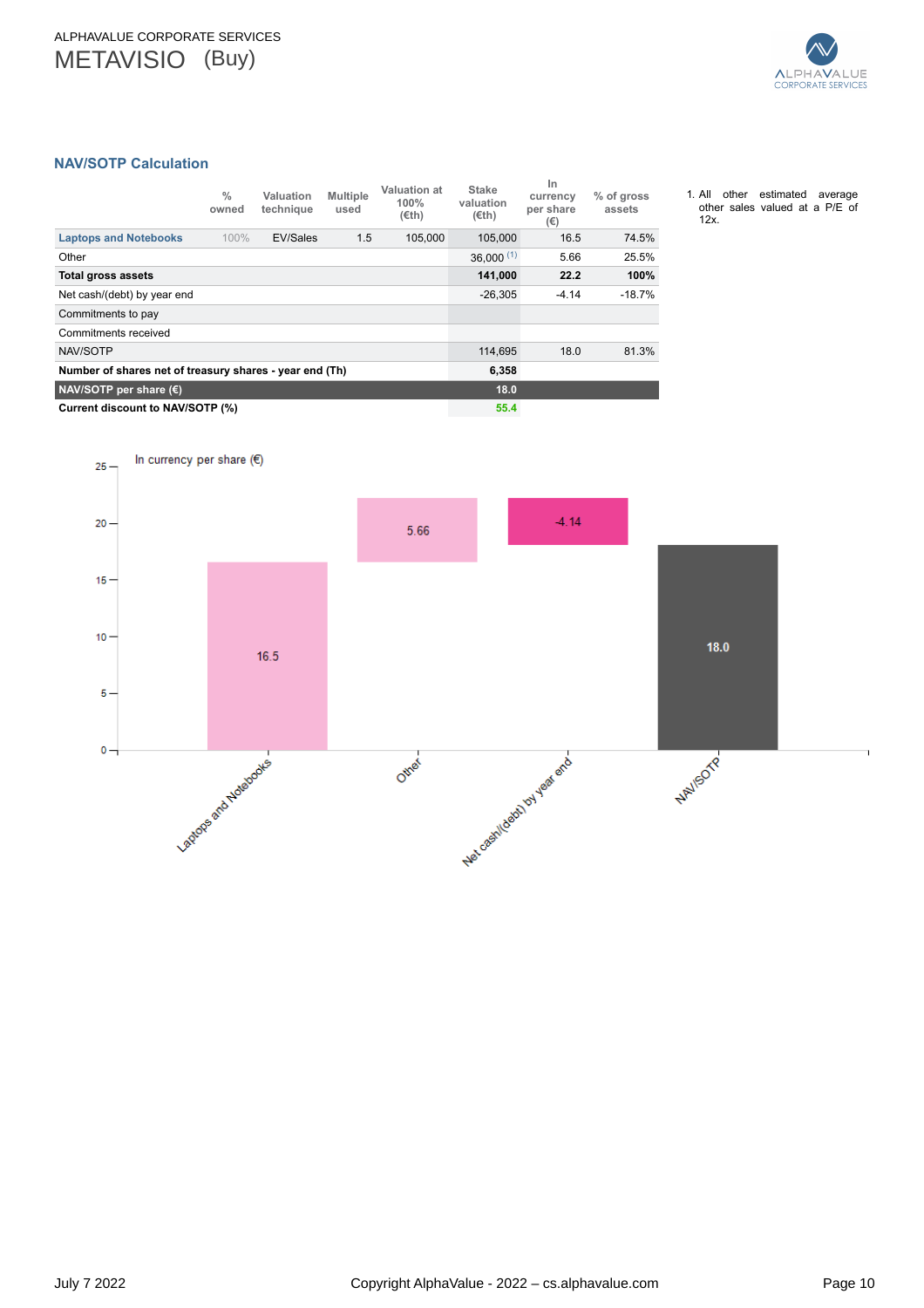

# **Debt**

Group SFIT has three outstanding convertible bonds with amounts of €577k, €5m and €7.1m issued in 2016, 2019 and 2020 respectively. The first bond will mature in June 2022 and the other two bonds have a maturity period of three years. So, far none of the outstanding bonds has been converted into shares. Additionally, the company has entered into an agreement with Natixis Factoring for a credit line of up to €9m against its receivables.

<span id="page-10-0"></span>Detailed financials at the end of this report

#### **Funding - Liquidity**

|                                          |               | 12/20A  | 12/21E   | 12/22E | 12/23E |
|------------------------------------------|---------------|---------|----------|--------|--------|
| <b>EBITDA</b>                            | €th           | 1,859   | 6,510    | 8,100  | 9,750  |
| Funds from operations (FFO)              | €th           | 2,232   | $-4,793$ | 4,279  | 5,700  |
|                                          |               |         |          |        |        |
| Ordinary shareholders' equity            | €th           | 5,672   | 8,201    | 10,719 | 15,547 |
| Gross debt                               | €th           | 36,347  | 28,498   | 27,000 | 26,000 |
| + Gross Cash                             | €th           | 7,804   | 64.6     | 695    | 3,980  |
| $=$ Net debt / (cash)                    | €th           | 28,543  | 28,434   | 26,305 | 22,020 |
|                                          |               |         |          |        |        |
| Gearing (at book value)                  | $\%$          | 388     | 347      | 255    | 155    |
| Equity/Total asset (%)                   | $\frac{0}{0}$ | 11.8    | 20.8     | 26.8   | 37.9   |
| Adj. Net debt/EBITDA(R)                  | X             | 15.4    | 4.37     | 3.25   | 2.26   |
| Adjusted Gross Debt/EBITDA(R)            | x             | 20.9    | 4.38     | 3.33   | 2.67   |
| Adj. gross debt/(Adj. gross debt+Equity) | %             | 87.3    | 77.7     | 71.6   | 62.6   |
| Ebit cover                               | x             | 0.84    | 2.48     | 3.36   | 4.66   |
| FFO/Gross Debt                           | %             | 5.74    | $-16.8$  | 15.8   | 21.9   |
| FFO/Net debt                             | %             | 7.82    | $-16.9$  | 16.3   | 25.9   |
| FCF/Adj. gross debt (%)                  | %             | $-39.9$ | 14.2     | 7.88   | 16.5   |
| (Gross cash+ "cash" FCF+undrawn)/ST debt | x             | $-0.90$ | 4.16     | 2.82   | 8.26   |
| "Cash" FCF/ST debt                       | X             | $-1.61$ | 4.10     | 2.13   | 4.28   |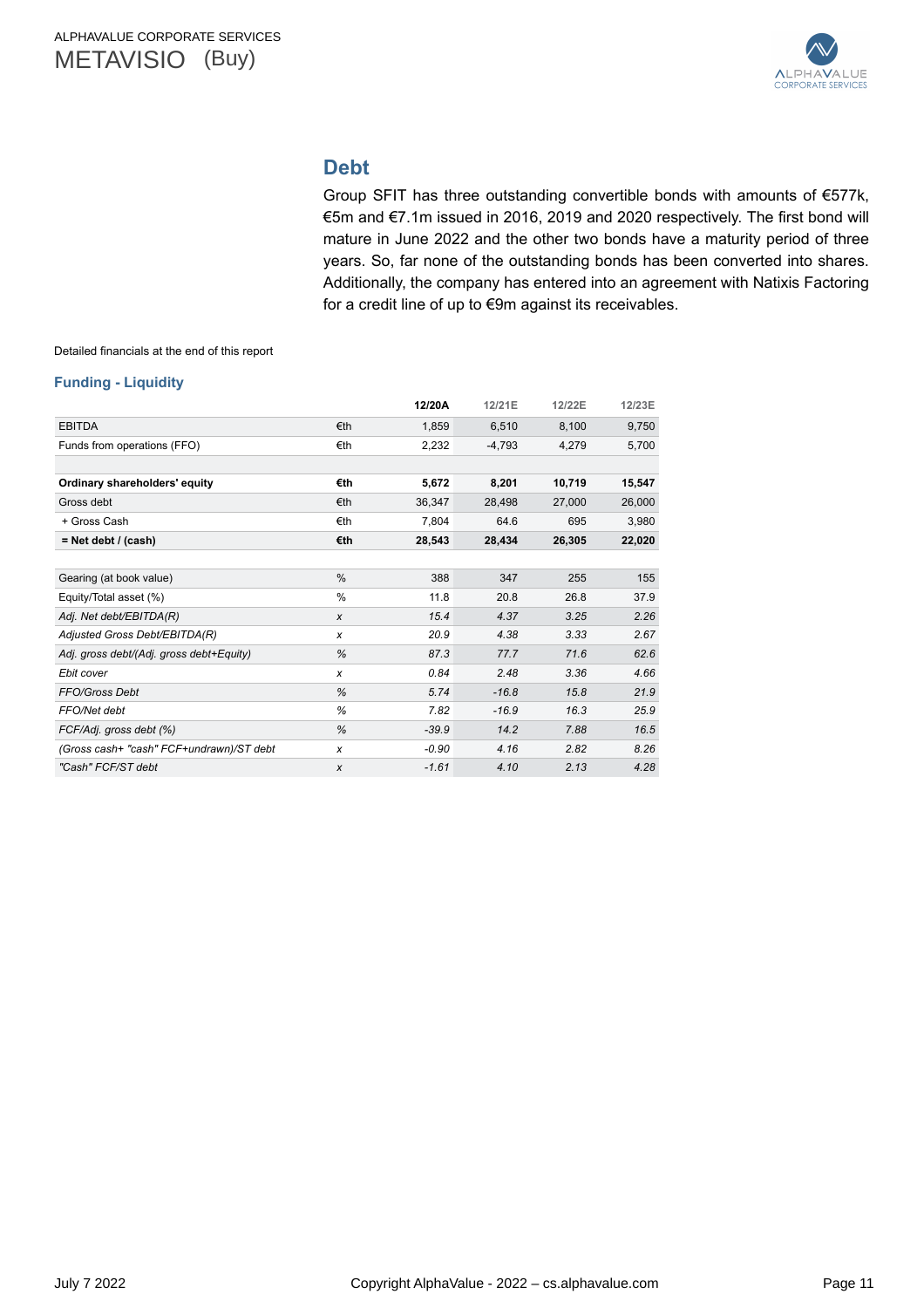

# <span id="page-11-0"></span>**Worth Knowing**

The company is listed on the Euronext Access+ platform and aims to move to Euronext Growth in the medium term.

Group SFIT has a wholly-owned subsidiary in Delaware, US. While currently there are no activities being carried out through this subsidiary, the company intends to use it for its planned international expansion.

The group sells its products under the Thomson brand with licensing obtained from Technicolor SA for 15 years and on a renewable basis.

### **Shareholders**

| Name                        | % owned | Of which<br>% voting rights | Of which<br>% free to float |
|-----------------------------|---------|-----------------------------|-----------------------------|
| Stéphan Français            | 62.9%   | 62.9%                       | $0.00\%$                    |
| <b>TR Leader Group</b>      | 6.71%   | 6.71%                       | $0.00\%$                    |
| <b>Esfin Participations</b> | 3.56%   | 3.56%                       | $0.00\%$                    |
| <b>HH Equity Partners</b>   | 3.44%   | 344%                        | $0.00\%$                    |
| <b>Apparent free float</b>  |         |                             | 23.4%                       |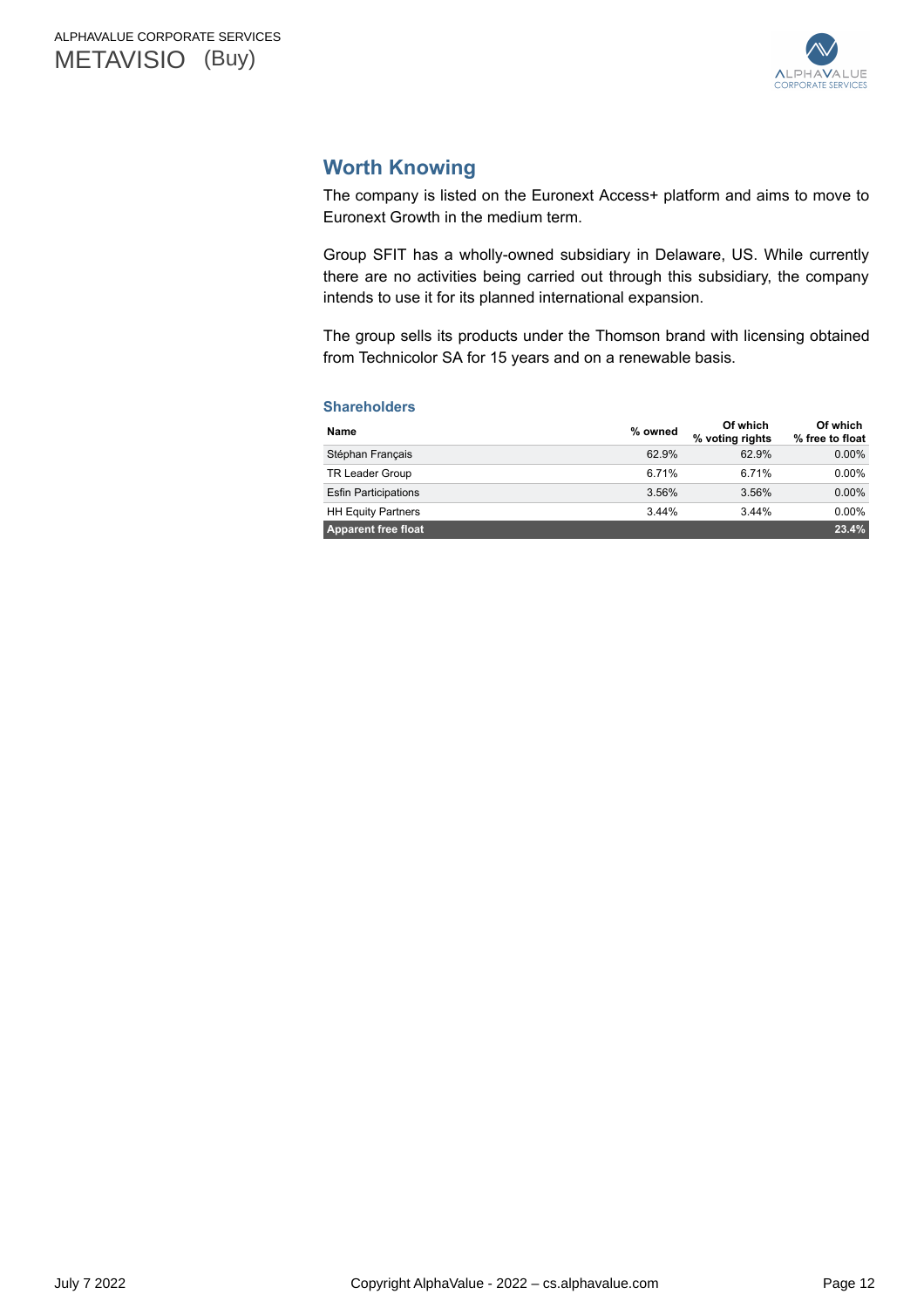

# <span id="page-12-0"></span>**Sustainability**

# **Sustainability score**

Sustainability is made of analytical items contributing to the E, the S and the G, that can be highlighted as sustainability precursors and can be combined in an intellectually acceptable way. This is the only scale made available

|                              | <b>Score</b> | Weight |
|------------------------------|--------------|--------|
| Governance                   |              |        |
| Independent directors rate   | 3/10         | 25%    |
| Board geographic diversity   | 0/10         | 20%    |
| Chairman vs. Executive split | ✔            | 5%     |
| <b>Environment</b>           |              |        |
| CO <sup>2</sup> Emission     | 2/10         | 25%    |
| Water withdrawal             | 3/10         | 10%    |
| <b>Social</b>                |              |        |
| Wage dispersion trend        | 0/10         | 5%     |
| Job satisfaction             | 10/10        | 5%     |
| Internal communication       | 10/10        | 5%     |
|                              |              |        |
| <b>Sustainability score</b>  | 2.9/10       | 100%   |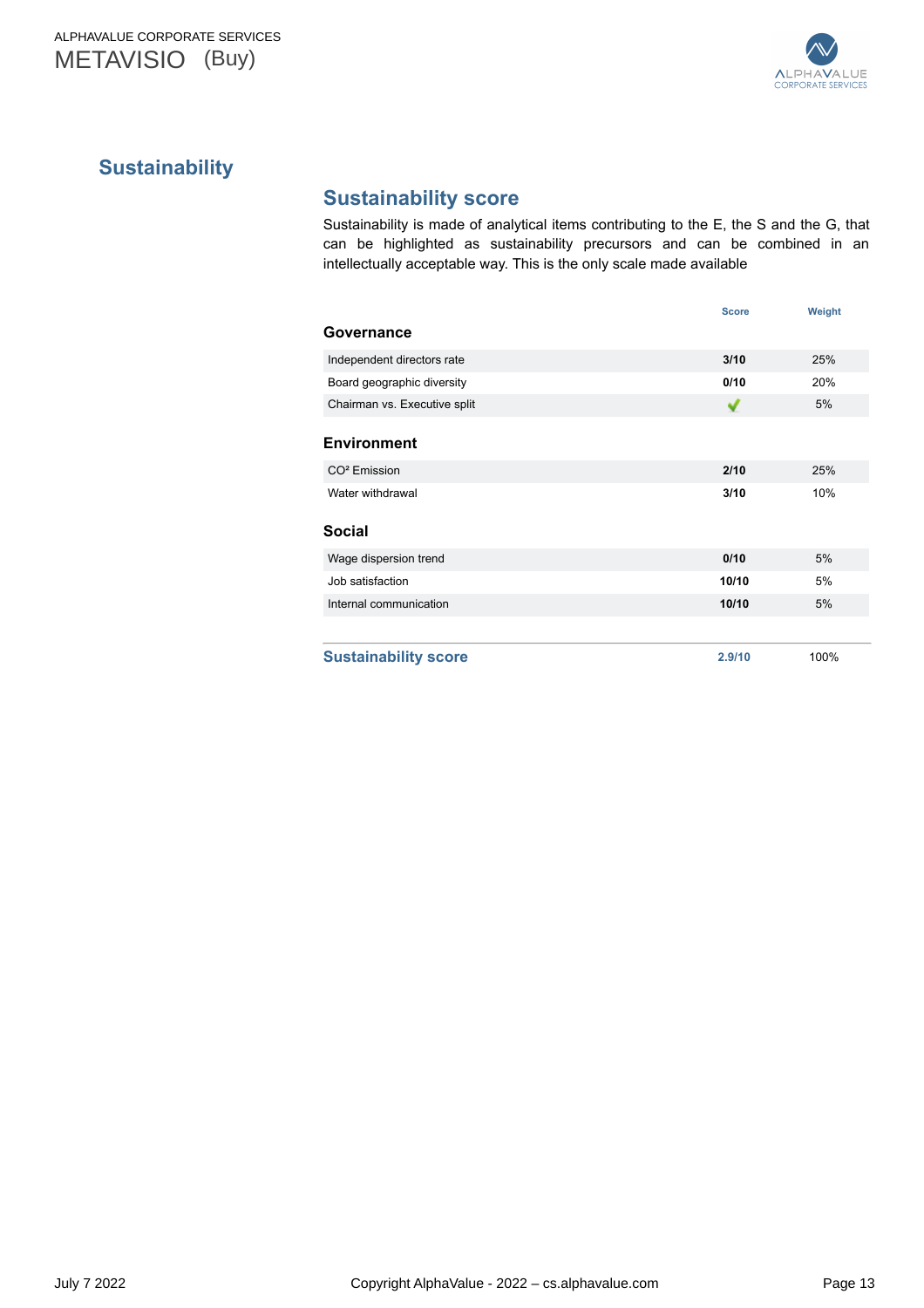

# <span id="page-13-0"></span>**Governance & Management**

The board of directors has one independent director and two executives. The CEO of the company represents two seats on the board, one as the CEO and the other through SF Developpement. There are no committees set up by the Board of Directors.

#### **Governance score**

| Company (Sector)<br>$3.9$ <sub>(7.3)</sub> | Independent board<br>No |        |       |         |  |  |
|--------------------------------------------|-------------------------|--------|-------|---------|--|--|
| <b>Parameters</b>                          | Company                 | Sector | Score | Weight  |  |  |
| Number of board members                    | $\overline{4}$          | 9      | 10/10 | 5.0%    |  |  |
| Board feminization (%)                     | 0                       | 29     | 1/10  | 5.0%    |  |  |
| Board domestic density (%)                 | 100                     | 55     | 0/10  | 10.0%   |  |  |
| Average age of board's members             | 53                      | 59     | 9/10  | 5.0%    |  |  |
| Type of company: Small cap, controlled     |                         |        | 4/10  | 10.0%   |  |  |
| Independent directors rate                 | 25                      | 44     | 3/10  | 20.0%   |  |  |
| One share, one vote                        |                         |        | x     | 10.0%   |  |  |
| Chairman vs. Executive split               |                         |        |       | $0.0\%$ |  |  |
| Chairman not ex executive                  |                         |        |       | 5.0%    |  |  |

Full disclosure on mgt pay 5.0%<br>Disclosure of performance anchor for bonus trigger 5.0% 5.0% Disclosure of performance anchor for bonus trigger 5.0% 5.0% Compensation committee reporting to board of directors 5.0% Straightforward, clean by-laws 15.0% and the control of the control of the control of the control of the control of the control of the control of the control of the control of the control of the control of the control of t **Governance score 3.9/10 100.0%**

| <b>Management</b> |  |  |  |
|-------------------|--|--|--|

| Name             | <b>Function</b> | Birth date Date in |      | Date out | Cash | Compensation, in k€ (year)<br><b>Equity linked</b> |
|------------------|-----------------|--------------------|------|----------|------|----------------------------------------------------|
| Stéphan FRANCAIS | M CEO           | 1970               | 2021 |          |      |                                                    |
|                  |                 |                    |      |          |      |                                                    |

### **Board of Directors**

| Name                      |   |      | Indep. Function          | Completion<br>of current<br>mandate | <b>Birth</b><br>date | Date in | Date<br>out | Fees / indemnity,<br>in $k \in (\text{year})$ | Value of holding,<br>in k $\epsilon$ (year) |
|---------------------------|---|------|--------------------------|-------------------------------------|----------------------|---------|-------------|-----------------------------------------------|---------------------------------------------|
| Marc DESCHAMPS            | M |      | President/Chairman of th |                                     | 1964                 | 2021    |             |                                               |                                             |
| SF DEVELOPPEMENT          | м | II X | Member                   |                                     |                      | 2021    |             |                                               |                                             |
| Stéphan FRANCAIS          | M | II X | Member                   |                                     | 1970                 | 2021    |             |                                               |                                             |
| Nicolas GAUDIN DE SAINT-R | M |      | Member                   |                                     | 1972                 | 2021    |             |                                               |                                             |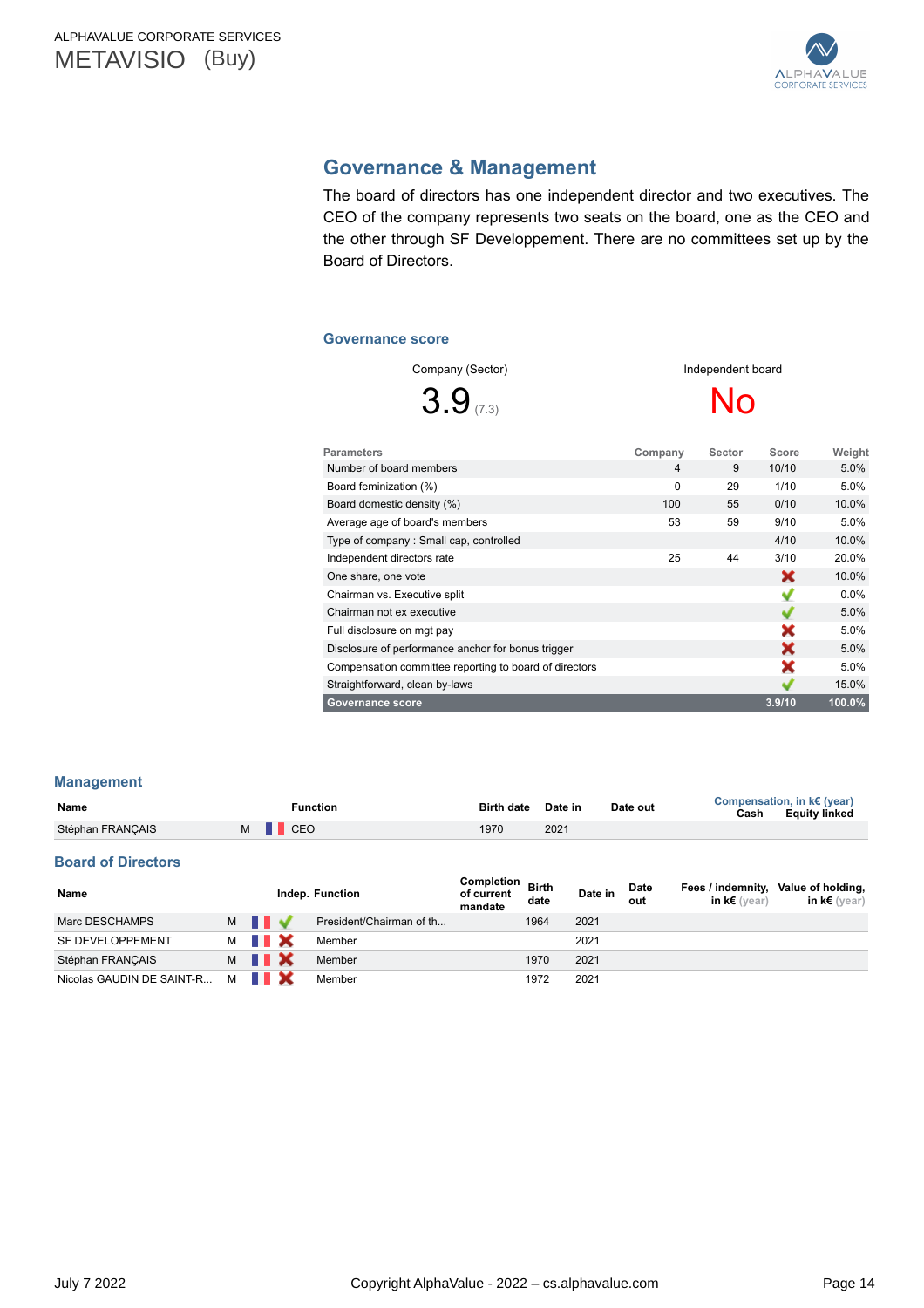

#### <span id="page-14-0"></span>**Environmental score**

Data sets evaluated as trends on rolling calendar, made sector relative

| <b>Parameters</b>          | Score | <b>Sector</b> | Weight |
|----------------------------|-------|---------------|--------|
| $CO2$ Emission             | 2/10  | 4/10          | 30%    |
| Water withdrawal           | 3/10  | 4/10          | 30%    |
| Energy                     | 2/10  | 3/10          | 25%    |
| Waste                      | 4/10  | 5/10          | 15%    |
| <b>Environmental score</b> | 2.60  |               | 100%   |

Company (Sector) 2.60(3.70)

# **Environmental metrics**

### **Sector figures**

| Company                           | Country   | Environment<br>score | Energy (total, in<br>GJ) | <b>CO2 Emissions (in</b><br>tons) | Water Withdrawal (in<br>m3) | Waste (total, (in<br>tons) |
|-----------------------------------|-----------|----------------------|--------------------------|-----------------------------------|-----------------------------|----------------------------|
| u-blox                            | $\bullet$ | 3/10                 |                          |                                   |                             |                            |
| <b>METAVISIO (THOMSON Computi</b> | M         | 3/10                 |                          |                                   |                             |                            |
| Nokia                             | $^+$      | 4/10                 | 3,812,400                | 348,800                           | 1,182,000                   | 8,400                      |
| Ericsson                          | ┶         | 8/10                 | 2.271.600                | 96.000                            | 1,200,000                   | 6,777                      |
| Logitech International            | ÷         | 6/10                 | 102.887                  | 1.889                             | 366,355                     | 1,018                      |
| <b>Inficon</b>                    | $\ddot{}$ | 5/10                 | 55,544                   | 1,237                             | 12,000                      | 386                        |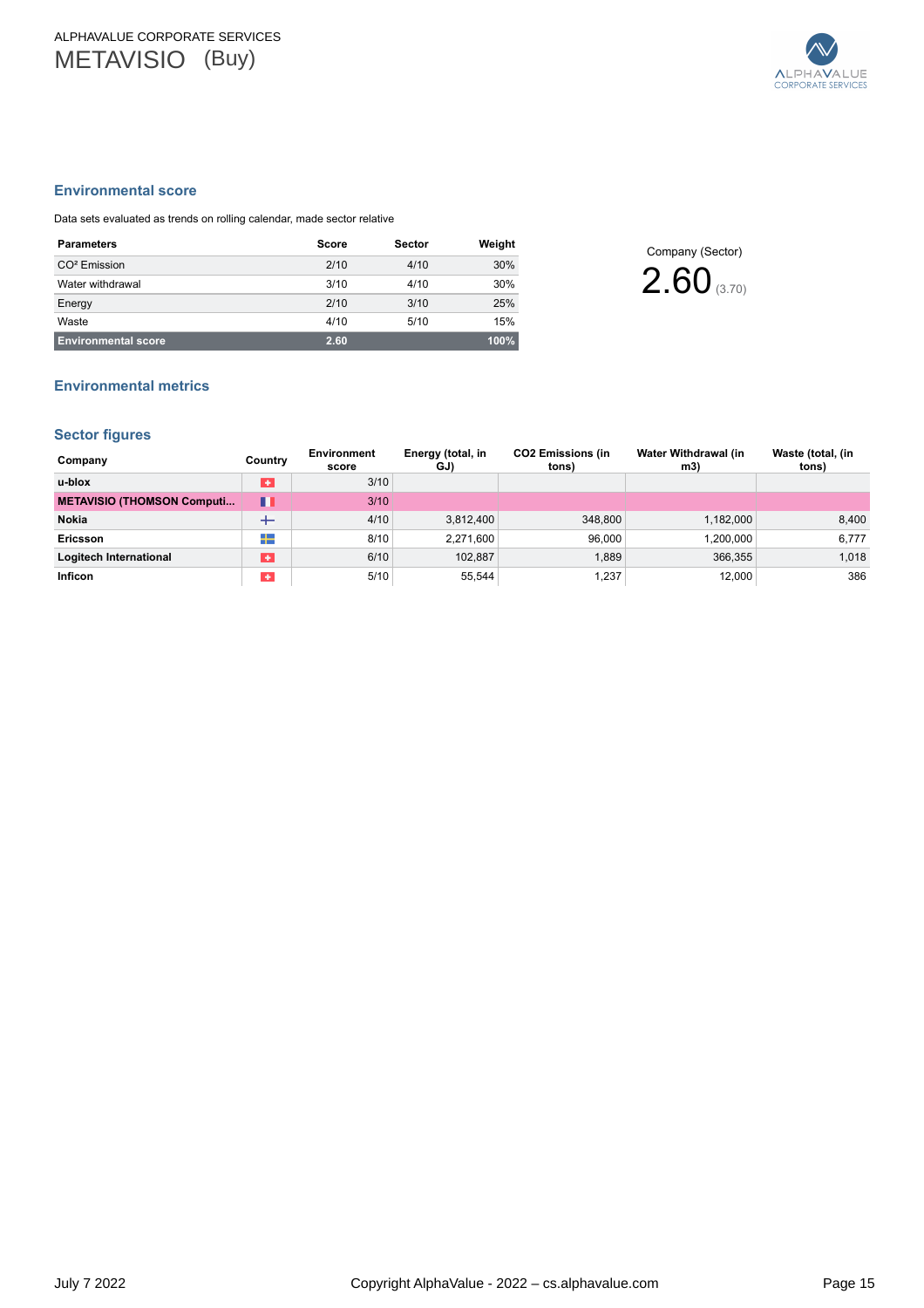

Company (Sector) **Social score**



### <span id="page-15-0"></span>**Quantitative metrics (67%)**

Set of staff related numerical metrics available in AlphaValue proprietary modelling aimed at ranking on social/HR matters

|  | <b>Qualitative metrics (33%)</b> |  |
|--|----------------------------------|--|
|--|----------------------------------|--|

Set of listed qualitative criterias and for the analyst to tick

| <b>Parameters</b>                           | Score  | Weight |
|---------------------------------------------|--------|--------|
| <b>Staffing Trend</b>                       | 9/10   | 20%    |
| Average wage trend                          | 10/10  | 35%    |
| Share of added value taken up by staff cost | 1/10   | 25%    |
| Share of added value taken up by taxes      | 1/10   | 20%    |
| Wage dispersion trend                       | 0/10   | 0%     |
| Pension bonus (0 or 1)                      | 0      |        |
| <b>Quantitative score</b>                   | 5.8/10 | 100%   |

| <b>Parameters</b>           | Score  | Weight |
|-----------------------------|--------|--------|
| Accidents at work           | 10/10  | 25%    |
| Human resources development | 6/10   | 35%    |
| Pay                         | 7/10   | 20%    |
| Job satisfaction            | 10/10  | 10%    |
| Internal communication      | 10/10  | 10%    |
|                             |        |        |
| <b>Qualitative score</b>    | 8.0/10 | 100%   |

AlphaValue analysts tick boxes on essential components of the social/HR corporate life.<br>Decision about ticking Yes or No is very much an assessment that combines the corporate's communication on<br>relevant issue and the anal

#### **Qualitative score**

| <b>Parameters</b>                                                                      | Yes / / No X Weight |        |
|----------------------------------------------------------------------------------------|---------------------|--------|
| <b>Accidents at work</b>                                                               |                     | 25%    |
| Set targets for work safety on all group sites?                                        |                     | 10.0%  |
| Are accidents at work declining?                                                       |                     | 15.0%  |
| Human resources development                                                            |                     | 35%    |
| Are competences required to meet medium term targets identified?                       | ✔                   | 3.5%   |
| Is there a medium term (2 to 5 years) recruitment plan?                                |                     | 3.5%   |
| Is there a training strategy tuned to the company objectives?                          | ✔                   | 3.5%   |
| Are employees trained for tomorrow's objectives?                                       |                     | 3.5%   |
| Can all employees have access to training?                                             | ✔                   | 3.5%   |
| Has the corporate avoided large restructuring lay-offs over the last year to<br>date?  |                     | 3.5%   |
| Have key competences stayed?                                                           | x                   | 3.5%   |
| Are managers given managerial objectives?                                              | x                   | 3.5%   |
| If yes, are managerial results a deciding factor when assessing<br>compensation level? | x                   | 3.5%   |
| Is mobility encouraged between operating units of the group?                           | ×                   | 3.5%   |
| Pay                                                                                    |                     | 20%    |
| Is there a compensation committee?                                                     | x                   | 6.0%   |
| Is employees' performance combining group AND individual performance?                  | v                   | 14.0%  |
| Job satisfaction                                                                       |                     | 10%    |
| Is there a measure of job satisfaction?                                                |                     | 3.3%   |
| Can anyone participate?                                                                |                     | 3.4%   |
| Are there action plans to prop up employees' morale?                                   |                     | 3.3%   |
| Internal communication                                                                 |                     | 10%    |
| Are strategy and objectives made available to every employee?                          |                     | 10.0%  |
| <b>Qualitative score</b>                                                               | 8.0/10              | 100.0% |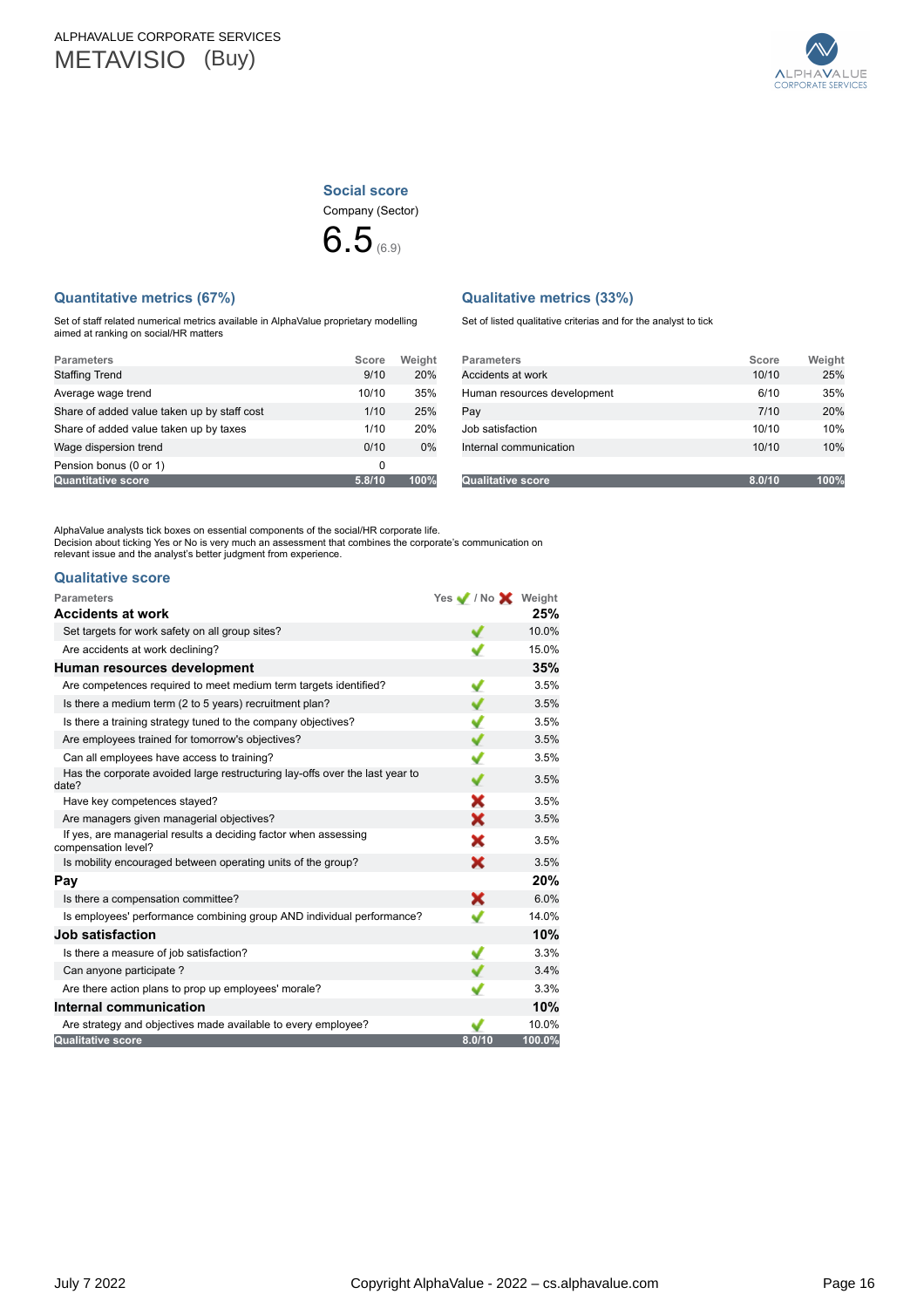<span id="page-16-0"></span>



# **Staff & Pension matters**

The company had about 40 employees at the end of 2020 with nearly all its workforce located in France. The company has no foreseeable pension risks.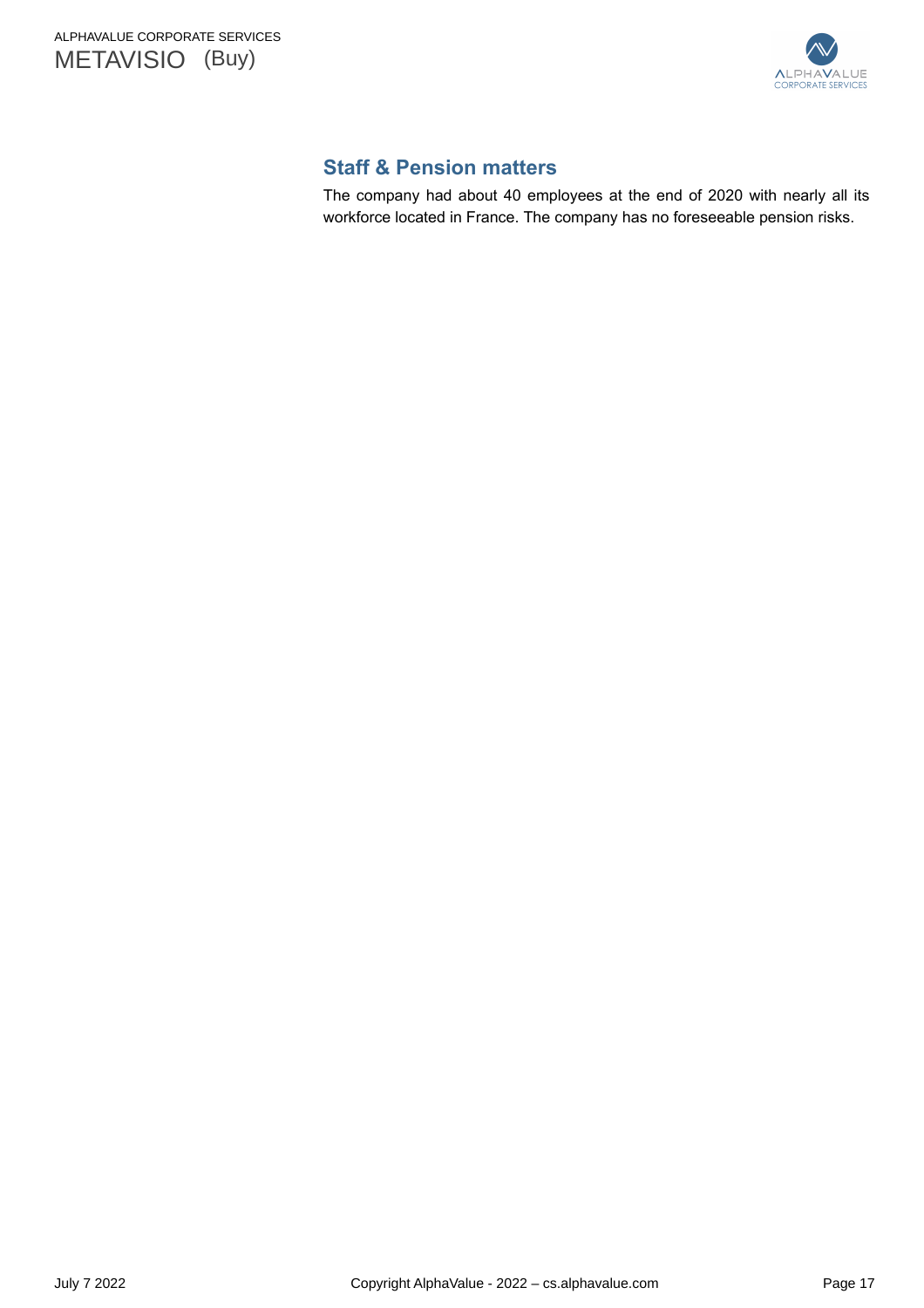

# <span id="page-17-0"></span>**Recent updates**

### **24/03/2022**

### **Recognised player capturing an under-represented market**  Initiation cov.

Established in 2013, Group SFIT is a French enterprise involved in designing and marketing entry-level (<€300) laptops. Additionally, the company also sells gaming laptops, tablets, peripherals, and accessories, but laptops make up for more than 95% of total sales. In FY21, the company generated sales of €63m, of which 17% came from exports.

### **The entry-level market**

In 2020, the global computer hardware market stood at c. €260bn, with shares of laptops and tablets at c. €160bn. While 80% of this market is dominated by global players whose products range from €500 to €2,000, the remainder is largely not catered by these global players. Thus, this represents the entrylevel market with laptops selling in a price band of c. €300. Group SFIT operates in this market and has created a strong reputation for its products.

### **Well recognised**

Group SFIT sells its products under the name 'Thomson Computing' (licensed from Technicolor SA). The company has a 7% share in the overall French laptop market and distributes its products across all the country's major distributors such as Leclerc, CDiscount, Auchan, etc. Moreover, the company has a broad product portfolio for its customers.

### **Agile model with operational efficiency**

The company uses a 'made-to-order' approach which allows it to improve its offerings to customers as they get the freedom to customise the product they buy. This way the customers can get their hands on the latest hardware at an economical price. In addition, this approach allows the company to lower its fixed costs and sell its products with less marketing costs than that of global players.

### **Future trajectory**

Going forward, the company aims to do the following:

- replicate its success in the French markets by entering into the overseas market. On this front, the company has already added distributors in North America and Scandinavia;
- offer premium ultrabooks that offers all the characteristics of an ultrabook at an affordable price; and
- target high-growth markets such as Africa and India, where the lower average selling price makes its products attractive.

### **Valuation**

Based on our target price, we value the company at  $c. \in 92m$  (equity value). With estimated debt of €26m, the implied EV comes out to be €118m.

### **Conclusion**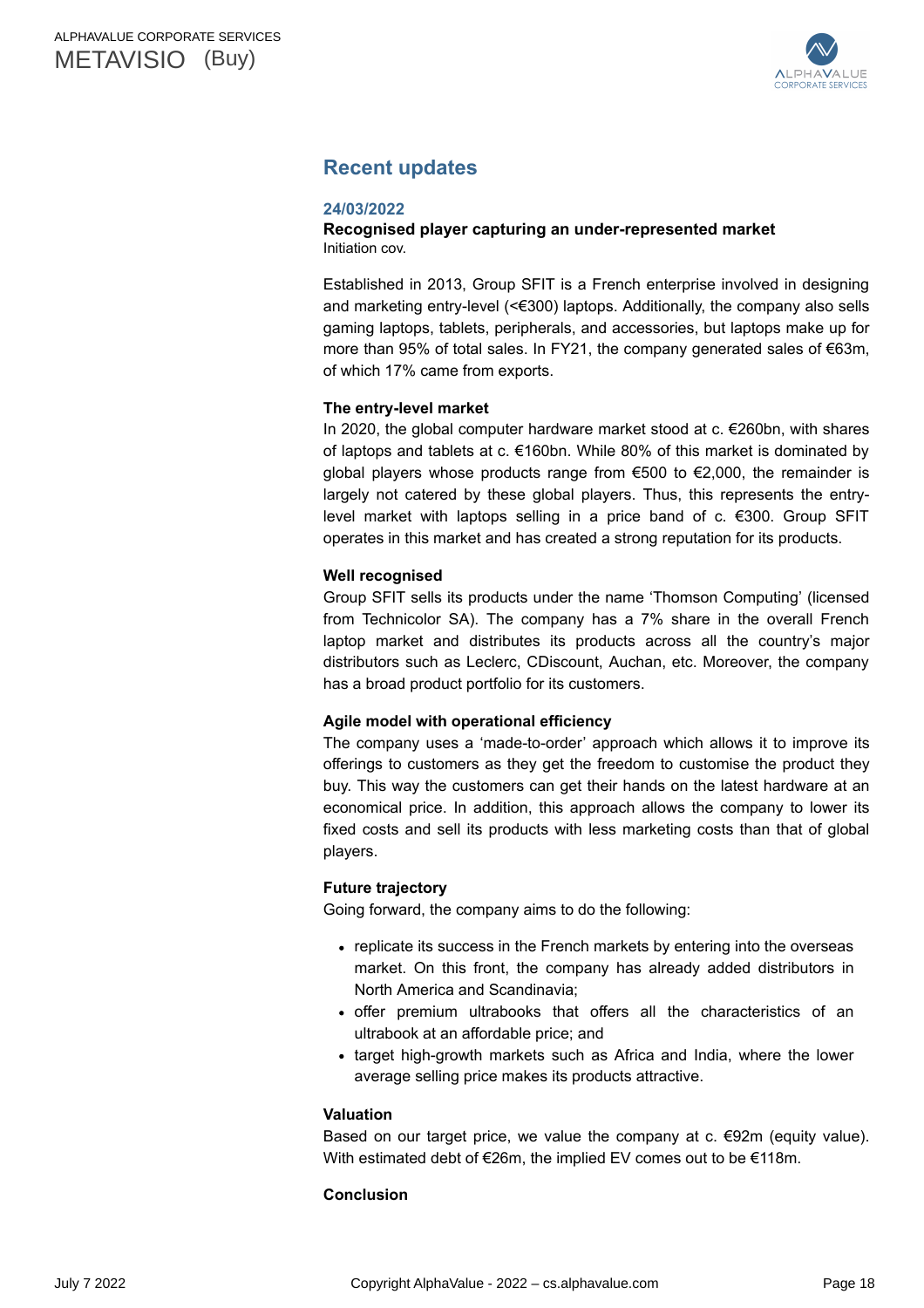



In summary, Group SFIT is a leading player in an under-served market with plans to expand its offering as well its geographical presence with a coherent strategy and a unique business model.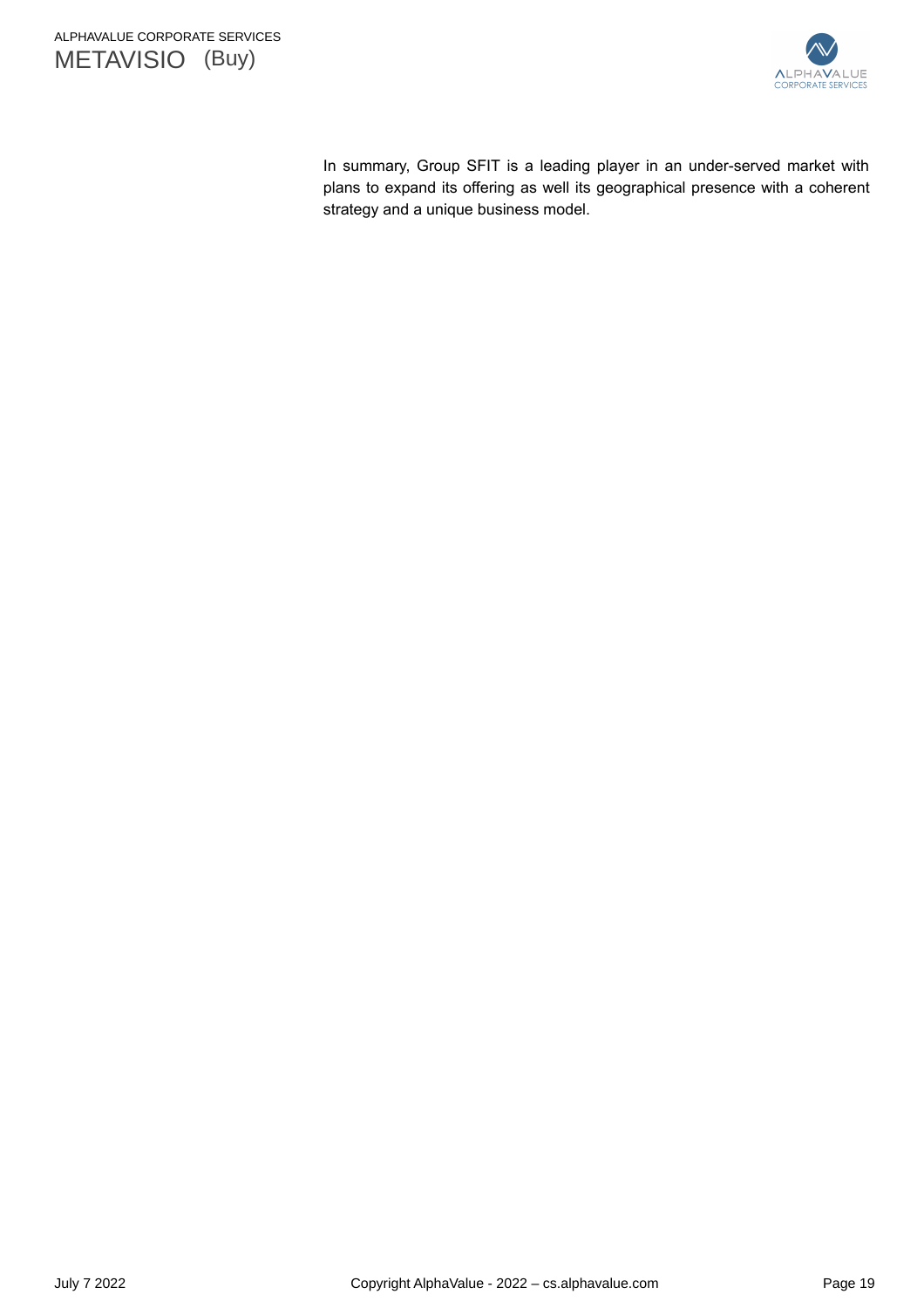

### <span id="page-19-0"></span>**Stock Price and Target Price**



### **Earnings Per Share & Opinion**



| 01/10/20 | 01/01/21 | 01/04/21 | 01/07/21            | 01/10/21    | 01/01/22 | 01/04/22 | 01/07/22 |
|----------|----------|----------|---------------------|-------------|----------|----------|----------|
|          |          |          | <b>Add</b><br>∎ Buy | Reduce Sell |          |          |          |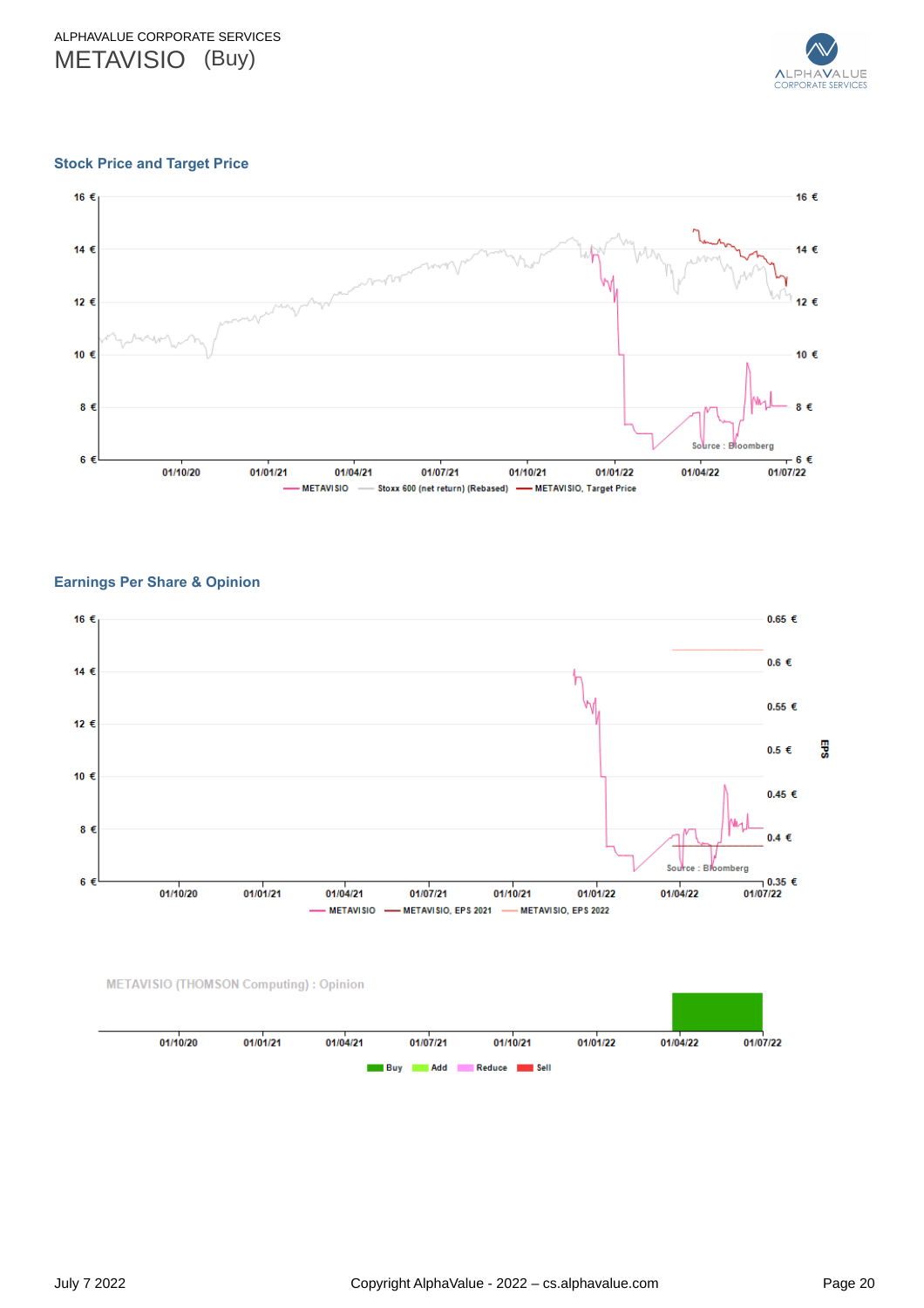

<span id="page-20-0"></span>**Momentum**



Momentum analysis consists in evaluating the stock market trend of a given financial instrument, based on the analysis of its trading flows. The main indicators used in our momentum tool are simple moving averages over three time frames: short term (20 trading days), medium term (50 days) and long term (150 days). The positioning of these moving averages relative to each other gives us the direction of the flows over these time frames. For example, if the short and medium-term moving averages are above the long-term moving average, this suggests an uptrend which will need to be confirmed. Attention is also paid to the latest stock price relative to the three moving averages (advance indicator) as well as to the trend in these three moving averages - downtrend, neutral, uptrend - which is more of a lagging indicator.

The trend indications derived from the flows through moving averages and stock prices must be confirmed against trading volumes in order to confirm the signal. This is provided by a calculation based on the average increase in volumes over ten weeks together with a buy/sell volume ratio.

: Strong momentum corresponding to a continuous and overall positive moving average trend confirmed by volumes

 : Relatively good momentum corresponding to a positively-oriented moving average, but offset by an overbought pattern or lack of confirmation from volumes

 : Relatively unfavorable momentum with a neutral or negative moving average trend, but offset by an oversold pattern or lack of confirmation from volumes

: Strongly negative momentum corresponding to a continuous and overall negative moving average trend confirmed by volumes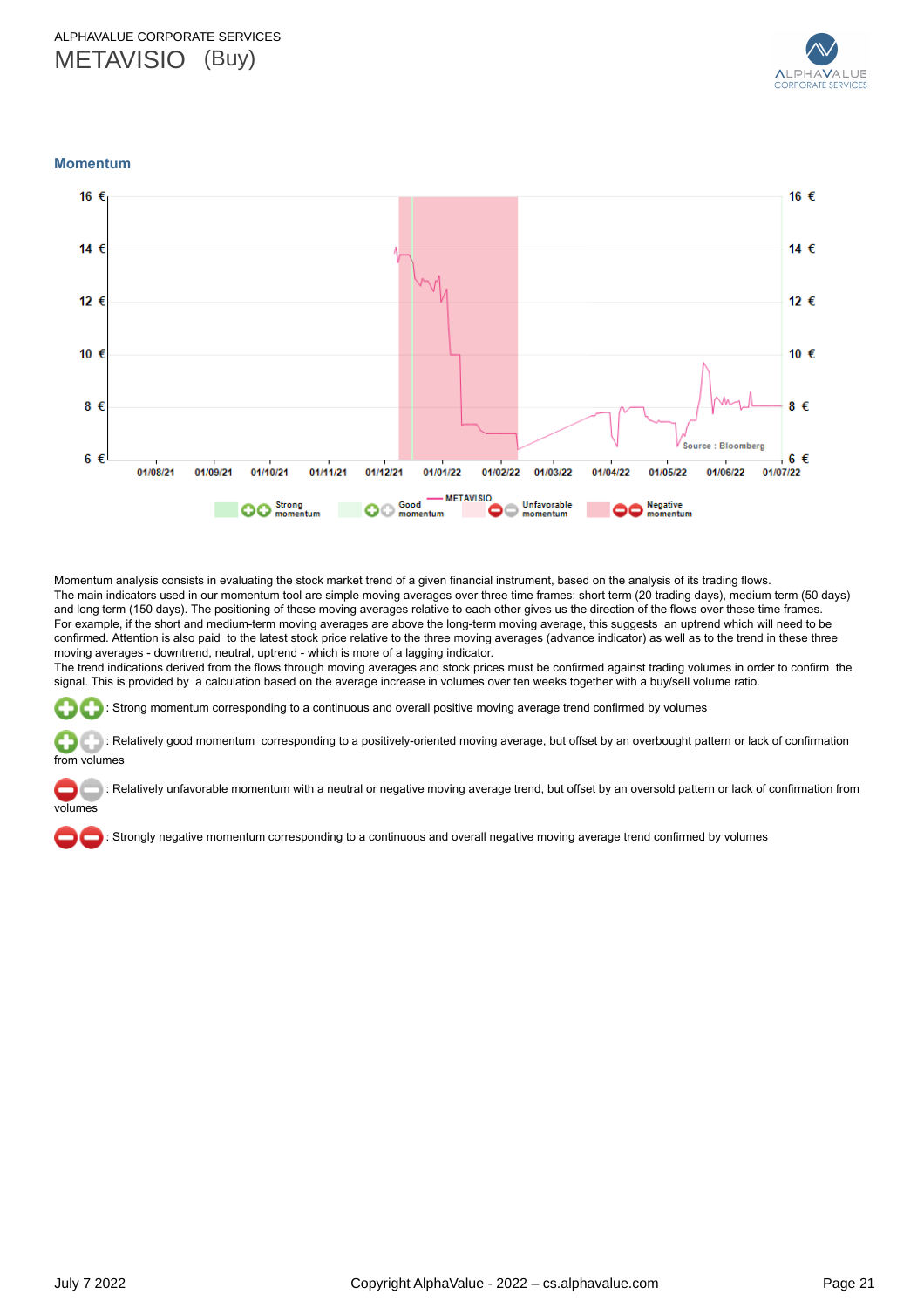

### **Moving Average MACD & Volume**



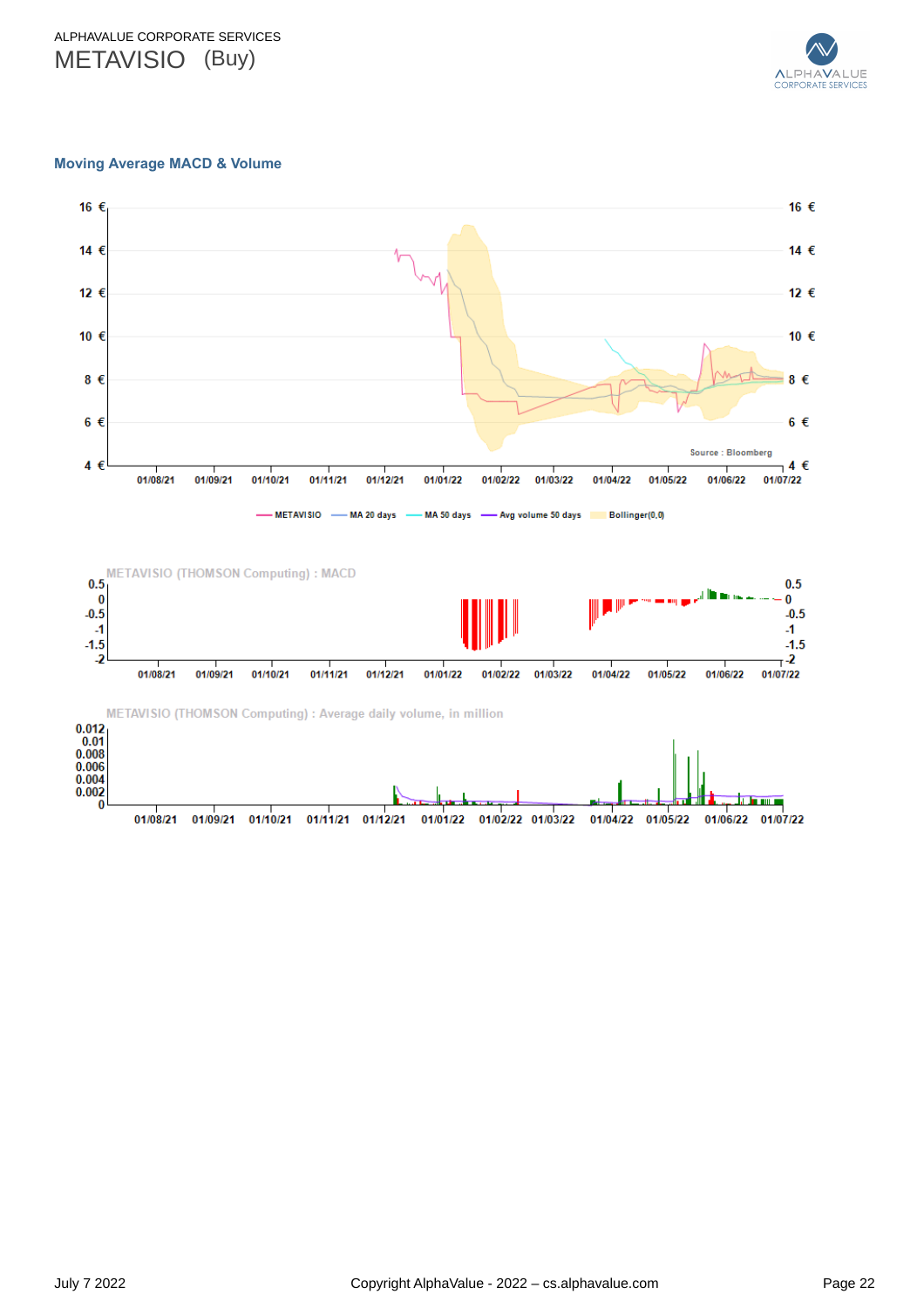

**€/\$ sensitivity**



**Sector IT Hardware**

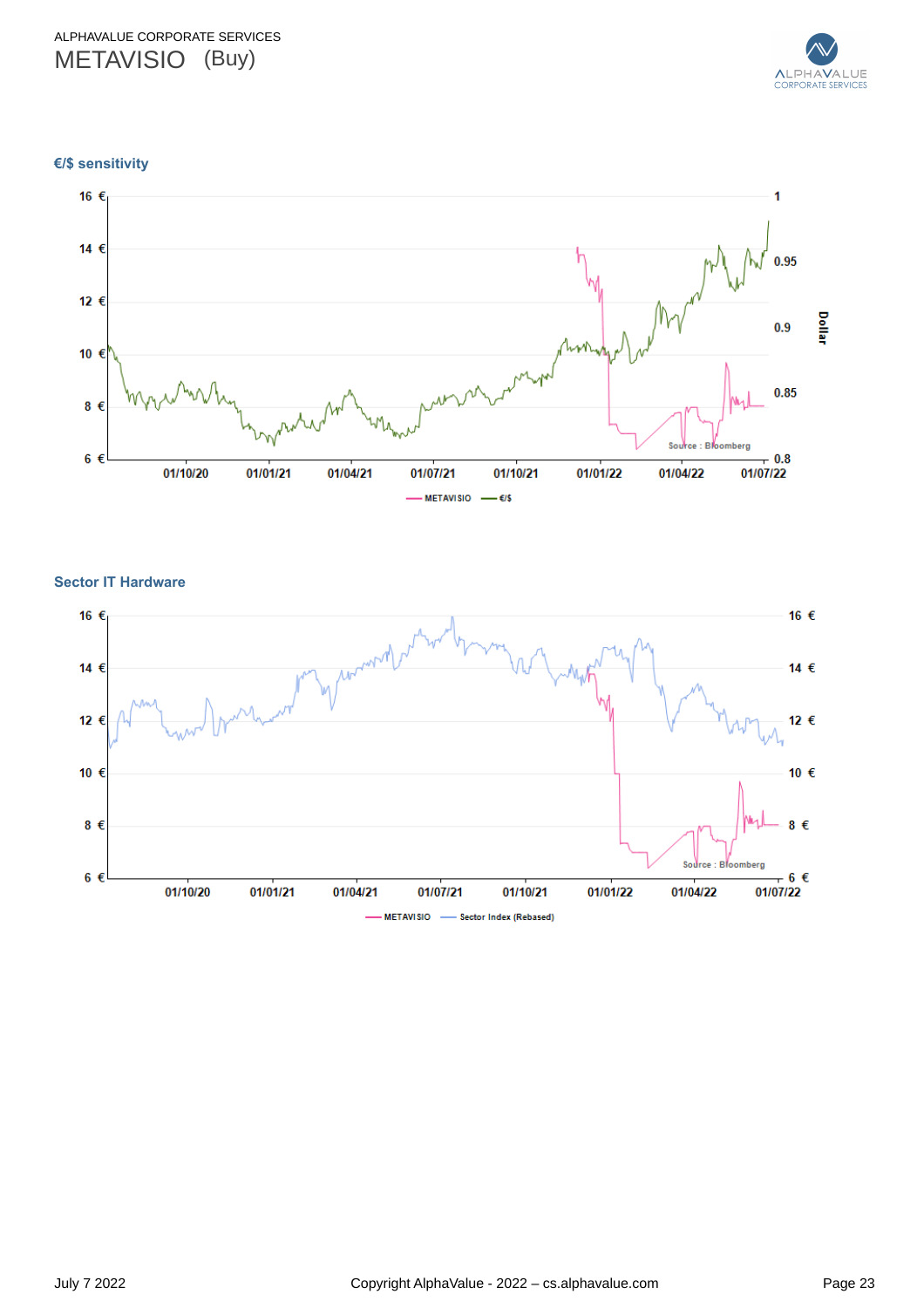

# <span id="page-23-0"></span>**Detailed Financials**

| <b>Valuation Key Data</b> |              | 12/20A | 12/21E | 12/22E | 12/23E |
|---------------------------|--------------|--------|--------|--------|--------|
| <b>Adjusted P/E</b>       | $\mathbf{x}$ | 3.19   | 33.6   | 13.1   | 9.71   |
| Reported P/E              | x            | 3.25   | 64.4   | 13.1   | 9.71   |
| EV/EBITDA(R)              | $\mathbf{x}$ | 18.9   | 17.2   | 9.57   | 7.51   |
| EV/EBIT                   | X            | 24.4   | 18.2   | 10.0   | 7.85   |
| EV/Sales                  | X            | 0.74   | 1.77   | 1.10   | 0.90   |
| P/Book                    | x            | 0.70   | 10.2   | 4.77   | 3.29   |
| Dividend yield            | %            | 0.00   | 0.00   | 1.86   | 2.48   |
| Free cash flow yield      | %            | $-391$ | 4.85   | 4.16   | 8.37   |
| Average stock price       | €            | 13.9   | 13.2   | 8.05   | 8.05   |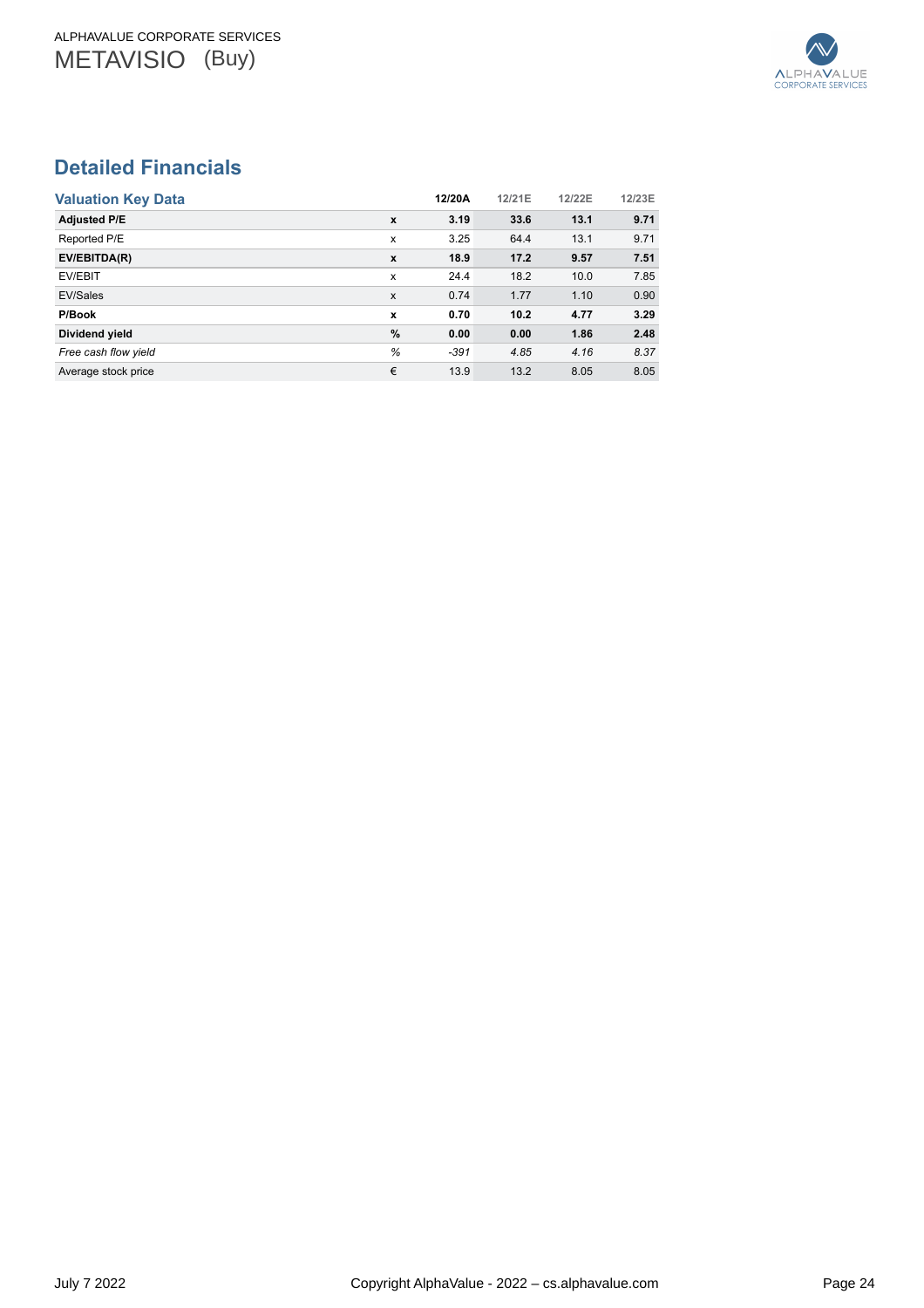

| <b>Consolidated P&amp;L</b>                      |          | 12/20A    | 12/21E    | 12/22E    | 12/23E    |
|--------------------------------------------------|----------|-----------|-----------|-----------|-----------|
| Sales                                            | €th      | 47,282    | 63,347    | 70,155    | 80,926    |
| Sales growth                                     | $\%$     | 17.8      | 34.0      | 10.7      | 15.4      |
| Sales per employee                               | Eth      | 1,126     | 1,584     | 1,559     | 1,686     |
| <b>R&amp;D Costs</b>                             | €th      |           |           | $-450$    | $-675$    |
| R&D costs as % of sales                          | %        | 0.00      | 0.00      | $-0.64$   | $-0.83$   |
| Staff costs                                      | €th      | $-1,825$  | $-2,629$  | $-3,252$  | $-3,874$  |
| Operating lease payments                         | €th      |           |           |           |           |
| Cost of sales/COGS (indicative)                  | €th      | $-35,282$ | $-52,578$ | $-59,631$ | $-68,787$ |
| <b>EBITDA</b>                                    | €th      | 1,859     | 6,510     | 8,100     | 9,750     |
| EBITDA(R)                                        | €th      | 1,859     | 6,510     | 8,100     | 9,750     |
| EBITDA(R) margin                                 | $\%$     | 3.93      | 10.3      | 11.5      | 12.0      |
| EBITDA(R) per employee                           | €th      | 44.3      | 163       | 180       | 203       |
| Depreciation                                     | €th      | $-601$    | $-197$    | $-201$    | $-233$    |
| Depreciations/Sales                              | $\%$     | 1.27      | 0.31      | 0.29      | 0.29      |
| Amortisation                                     | €th      | $-618$    | $-163$    | $-168$    | $-194$    |
| Additions to provisions                          | €th      | 797       |           |           |           |
| Underlying operating profit                      | €th      | 1,438     | 6,149     | 7,731     | 9,323     |
| Underlying operating margin                      | $\%$     | 3.04      | 9.71      | 11.0      | 11.5      |
| Other income/expense (cash)                      | €th      | 1.468     | $-1,810$  | 0.00      | 0.00      |
| Impairment charges/goodwill amortisation         | €th      |           |           |           |           |
| Operating profit (EBIT)                          | €th      | 2,906     | 4,339     | 7,731     | 9,323     |
| Interest expenses                                | €th      | $-1,365$  | $-1,963$  | $-1,800$  | $-1,500$  |
| of which effectively paid cash interest expenses | €th      | 1.00      |           |           |           |
| Financial income                                 | €th      |           |           |           |           |
| Other financial income (expense)                 | €th      | $-340$    | $-515$    | $-500$    | $-500$    |
| Net financial expenses                           | €th      | $-1,705$  | $-2,477$  | $-2,300$  | $-2,000$  |
| of which related to pensions                     | Eth      |           | 0.00      | 0.00      | 0.00      |
| Pre-tax profit before exceptional items          | €th      | 1,201     | 1,862     | 5,431     | 7,323     |
| Exceptional items and other (before taxes)       | €th      | 1.57      | $-737$    | 0.00      | 0.00      |
| Current tax                                      | €th      | 16.8      | 174       | $-1,521$  | $-2,050$  |
| Deferred tax                                     | €th      |           |           |           |           |
| Corporate tax                                    | €th      | 16.8      | 174       | $-1,521$  | $-2,050$  |
| Tax rate                                         | $\%$     | $-1.40$   | $-9.35$   | 28.0      | 28.0      |
| Net margin                                       | $\%$     | 2.58      | 3.21      | 5.57      | 6.52      |
| Equity associates                                | €th      |           |           |           |           |
| Actual dividends received from equity holdings   | $\in$ th |           |           |           |           |
| Minority interests                               | €th      |           |           |           |           |
| Income from discontinued operations              | €th      |           |           |           |           |
| Attributable net profit                          | €th      | 1,219     | 1,299     | 3,910     | 5,273     |
| Impairment charges/goodwill amortisation         | €th      | 0.00      | 0.00      | 0.00      | 0.00      |
| Other adjustments                                | €th      |           |           |           |           |
| Adjusted attributable net profit                 | €th      | 1,219     | 1,299     | 3,910     | 5,273     |
| Fully diluted adjusted attr. net profit          | €th      | 1,219     | 1,299     | 3,910     | 5,273     |
| <b>NOPAT</b>                                     | €th      | 1,006     | 4,305     | 5,411     | 6,526     |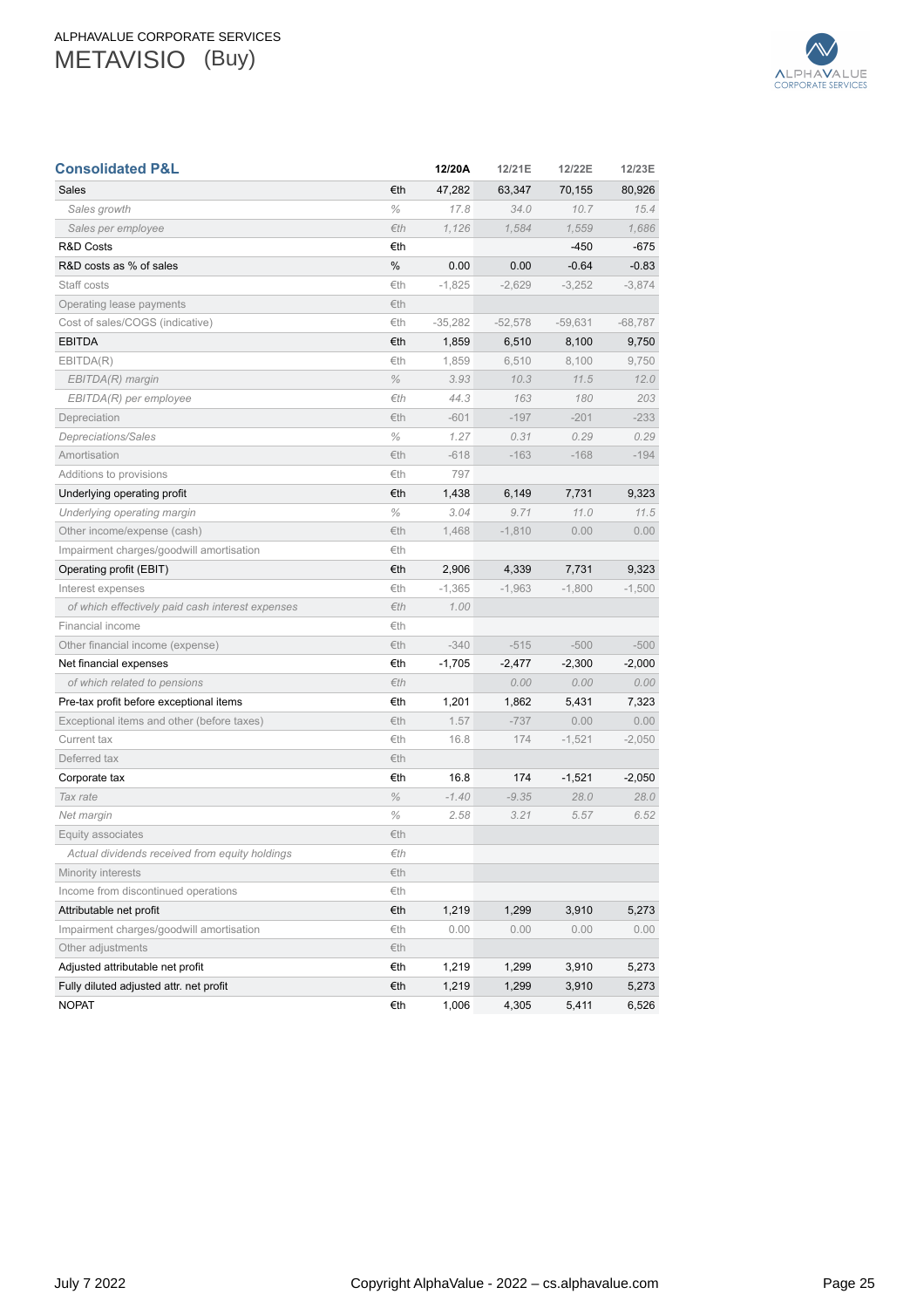

| <b>Cashflow Statement</b>                         |      | 12/20A    | 12/21E    | 12/22E   | 12/23E   |
|---------------------------------------------------|------|-----------|-----------|----------|----------|
| <b>EBITDA</b>                                     | €th  | 1,859     | 6,510     | 8,100    | 9,750    |
| Change in WCR                                     | €th  | -15,471   | 9,414     | $-1,479$ | $-716$   |
| of which (increases)/decr. in receivables         | Eth  | 2.590     | 20.946    | $-1,254$ | $-970$   |
| of which (increases)/decr. in inventories         | Eth  | $-2.907$  | $-7,934$  | $-670$   | $-624$   |
| of which increases/(decr.) in payables            | €th  | $-13.422$ | $-3.598$  | 445      | 877      |
| of which increases/(decr.) in other curr. liab.   | fth  | $-1.732$  | 0.00      | 0.00     | 0.00     |
| Actual dividends received from equity holdings    | €th  | 0.00      | 0.00      | 0.00     | 0.00     |
| Paid taxes                                        | €th  | $-67.1$   | 174       | $-1,521$ | $-2,050$ |
| <b>Exceptional items</b>                          | €th  |           |           |          |          |
| Other operating cash flows                        | €th  | 439       | $-9,000$  | 0.00     | 0.00     |
| Total operating cash flows                        | €th  | $-13,240$ | 7,098     | 5,100    | 6,983    |
| Capital expenditure                               | €th  | $-567$    | $-567$    | $-672$   | -699     |
| Capex as a % of depreciation & amort.             | $\%$ | 46.5      | 157       | 182      | 164      |
| Net investments in shares                         | €th  |           |           |          |          |
| Other investment flows                            | €th  | 17.5      |           |          |          |
| Total investment flows                            | €th  | $-550$    | $-567$    | $-672$   | $-699$   |
| Net interest expense                              | €th  | $-1,705$  | $-2,477$  | $-2,300$ | $-2,000$ |
| of which cash interest expense                    | Eth  | 1.00      | $-2,477$  | $-2,300$ | $-2.000$ |
| Dividends (parent company)                        | €th  | 0.00      | 0.00      | 0.00     | 0.00     |
| Dividends to minorities interests                 | €th  | 0.00      | 0.00      | 0.00     | 0.00     |
| New shareholders' equity                          | €th  | 1,500     | 556       | 0.00     | 0.00     |
| of which (acquisition) release of treasury shares | Eth  |           |           |          |          |
| (Increase)/decrease in net debt position          | €th  | 14,208    | $-7,849$  | $-1,498$ | $-1,000$ |
| Other financial flows                             | €th  |           | $-4,500$  |          |          |
| <b>Total financial flows</b>                      | €th  | 15,709    | $-14,270$ | $-3,798$ | $-3,000$ |
| Change in cash position                           | €th  | 1,920     | $-7,740$  | 631      | 3,285    |
| Change in net debt position                       | €th  | $-12,289$ | 109       | 2,129    | 4,285    |
| Free cash flow (pre div.)                         | €th  | $-15,512$ | 4,053     | 2,129    | 4,285    |
| Operating cash flow (clean)                       | €th  | $-13,240$ | 7,098     | 5,100    | 6,983    |
| Reinvestment rate (capex/tangible fixed assets)   | %    | 85.7      | 53.5      | 57.3     | 58.3     |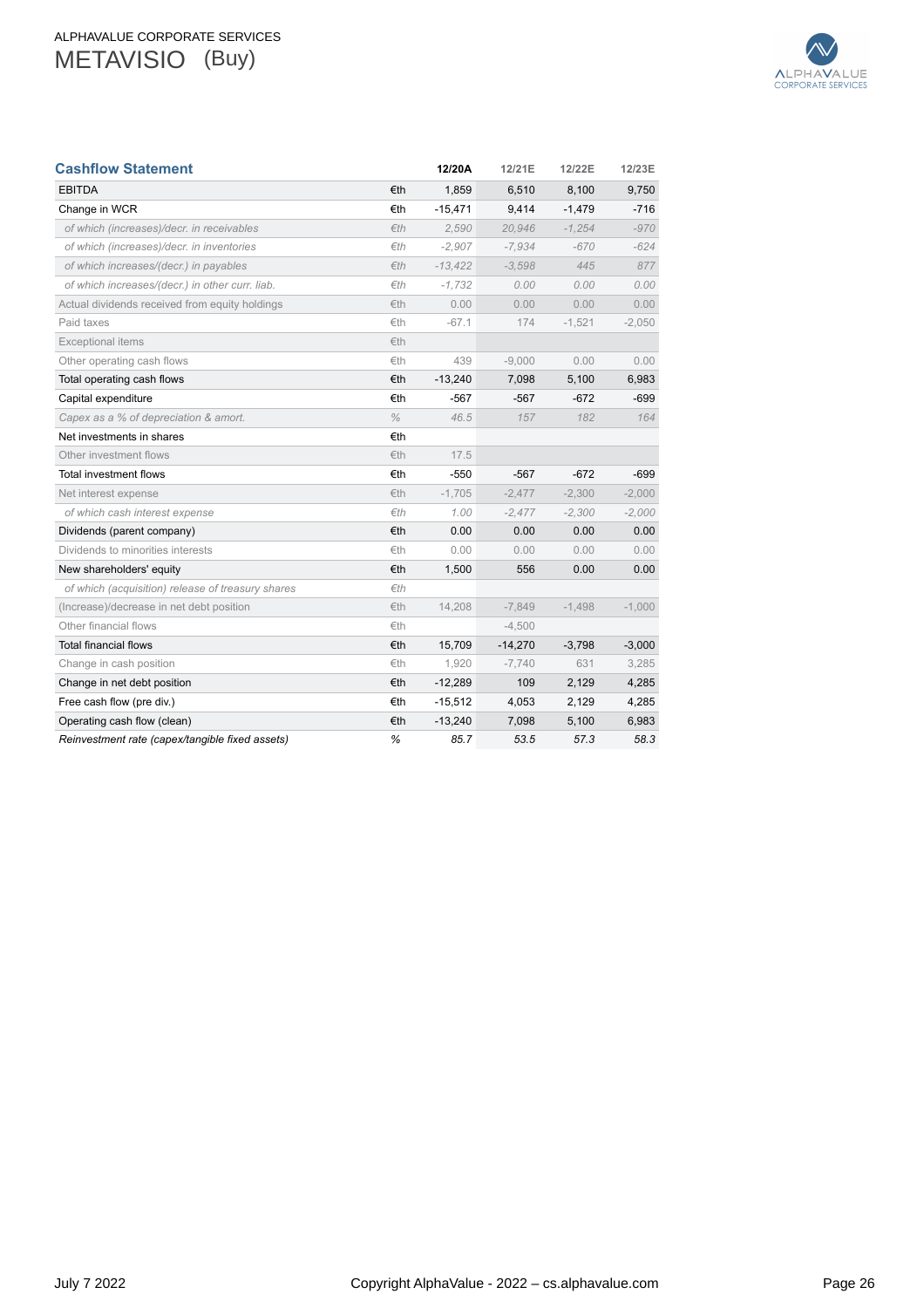

| <b>Balance Sheet</b>                                    |     | 12/20A | 12/21E | 12/22E | 12/23E |
|---------------------------------------------------------|-----|--------|--------|--------|--------|
| Goodwill                                                | €th | 0.00   | 0.00   | 0.00   | 0.00   |
| Contracts & Rights (incl. concession) intangible assets | €th | 8.22   | 4.86   | 5.00   | 5.00   |
| Other intangible assets                                 | €th | 626    | 466    | 500    | 500    |
| Total intangible                                        | €th | 634    | 471    | 505    | 505    |
| Tangible fixed assets                                   | €th | 576    | 642    | 672    | 699    |
| Financial fixed assets (part of group strategy)         | €th | 0.88   | 0.88   | 0.88   | 0.88   |
| Other financial assets (investment purpose mainly)      | €th | 337    | 2,086  | 1,000  | 1,000  |
| <b>WCR</b>                                              | €th | 42,782 | 33,368 | 34,847 | 35,563 |
| of which trade & receivables (+)                        | Eth | 46,370 | 25,424 | 26,678 | 27,647 |
| of which inventories (+)                                | Eth | 7.733  | 15.667 | 16.337 | 16,961 |
| of which payables (+)                                   | Eth | 11,322 | 7,724  | 8.169  | 9,046  |
| of which other current liabilities (+)                  | fth | 0.00   | 0.00   | 0.00   | 0.00   |
| Other current assets                                    | €th | 3,907  | 2,921  | 3,000  | 3,300  |
| of which tax assets (+)                                 | Eth |        |        |        |        |
| Total assets (net of short term liabilities)            | €th | 48,236 | 39,488 | 40,024 | 41,067 |
| Ordinary shareholders' equity (group share)             | €th | 5,672  | 8,201  | 10,719 | 15,547 |
| Minority interests                                      | €th |        |        |        |        |
| Provisions for pensions                                 | €th | 2,436  | 0.00   | 0.00   | 0.00   |
| Other provisions for risks and liabilities              | €th | 104    | 0.00   | 0.00   | 0.00   |
| Deferred tax liabilities                                | €th |        |        |        |        |
| Other liabilities                                       | €th | 11,481 | 2,853  | 3,000  | 3,500  |
| Net debt / (cash)                                       | €th | 28,543 | 28,434 | 26,305 | 22,020 |
| Total liabilities and shareholders' equity              | €th | 48,236 | 39,488 | 40,024 | 41,067 |
| Average net debt / (cash)                               | €th | 21,997 | 28,488 | 27,369 | 24,162 |
|                                                         |     |        |        |        |        |
|                                                         |     |        |        |        |        |
| <b>EV Calculations</b>                                  |     | 12/20A | 12/21E | 12/22E | 12/23E |
| EV/EBITDA(R)                                            | x   | 18.9   | 17.2   | 9.57   | 7.51   |
| <b>EV/EBIT</b>                                          | x   | 24.4   | 18.2   | 10.0   | 7.85   |

**EV/Sales x 0.74 1.77 1.10 0.90** EV/Invested capital x 0.80 3.25 2.15 1.99

Market cap €th 3,968 83,652 51,184 51,184 + Provisions (including pensions)  $£th$  2,540 0.00 0.00 0.00 + Unrecognised actuarial losses/(gains) €th 0.00 0.00 0.00 0.00 + Net debt at year end (ex Right-of-use from 2019) €th 28,543 28,434 26,305 22,020 + Right-of-use (from 2019)/Leases debt equivalent €th 0.00 0.00 0.00 0.00

**= Enterprise Value €th 35,051 112,086 77,489 73,204**

- Financial fixed assets (fair value) & Others €th + Minority interests (fair value) <del>€th</del>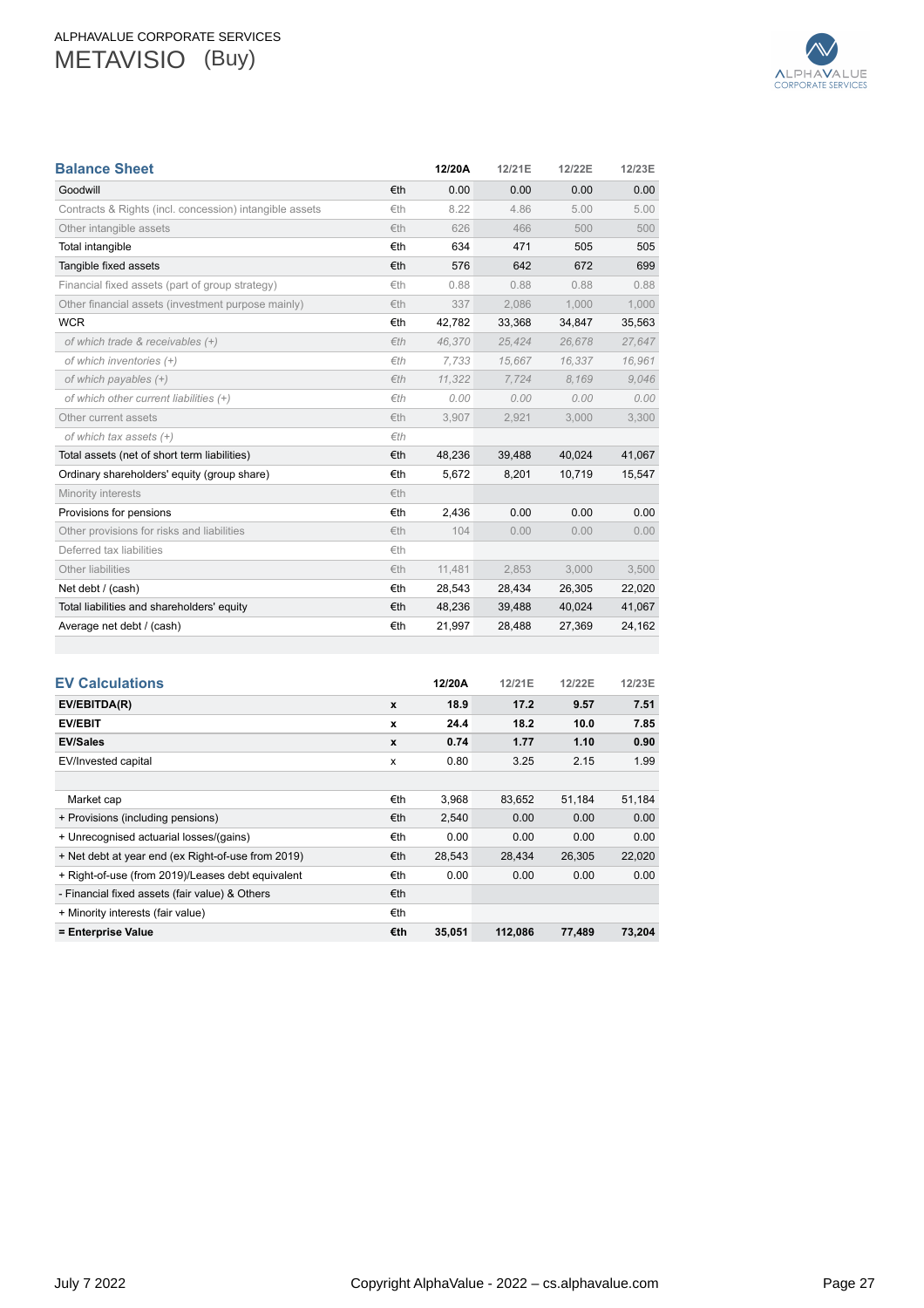

| Per Share Data                                           |        | 12/20A       | 12/21E       | 12/22E       | 12/23E       |
|----------------------------------------------------------|--------|--------------|--------------|--------------|--------------|
| Adjusted EPS (bfr gwill amort. & dil.)                   | €      | 4.34         | 0.39         | 0.61         | 0.83         |
| Growth in EPS                                            | ℅      | n/a          | $-91.0$      | 57.2         | 34.8         |
| Reported EPS                                             | €      | 4.26         | 0.20         | 0.61         | 0.83         |
| Net dividend per share                                   | €      | 0.00         | 0.00         | 0.15         | 0.20         |
| Free cash flow per share                                 | €      | $-55.2$      | 1.22         | 0.33         | 0.67         |
| Operating cash flow per share                            | €      | $-47.1$      | 2.14         | 0.80         | 1.10         |
| Book value per share                                     | €      | 19.8         | 1.29         | 1.69         | 2.45         |
|                                                          |        |              |              |              |              |
| Number of ordinary shares                                | Th     | 287          | 6,358        | 6,358        | 6,358        |
| Number of equivalent ordinary shares (year end)          | Th     | 287          | 6,358        | 6,358        | 6,358        |
| Number of shares market cap.                             | Th     | 287          | 6,358        | 6,358        | 6,358        |
| Treasury stock (year end)                                | Th     |              |              |              |              |
| Number of shares net of treasury stock (year end)        | Th     | 287          | 6,358        | 6,358        | 6,358        |
| Number of common shares (average)                        | Th     | 281          | 3,322        | 6,358        | 6,358        |
| Conversion of debt instruments into equity               | Th     |              |              |              |              |
| Settlement of cashable stock options                     | Th     |              |              |              |              |
| Probable settlement of non mature stock options          | Th     |              |              |              |              |
| Other commitments to issue new shares                    | Th     |              |              |              |              |
| Increase in shares outstanding (average)                 | Th     | 0.00         | 0.00         | 0.00         | 0.00         |
| Number of diluted shares (average)                       | Th     | 281          | 3,322        | 6,358        | 6,358        |
|                                                          |        |              |              |              |              |
| Goodwill per share (diluted)                             | €      | 0.00         | 0.00         | 0.00         | 0.00         |
| EPS after goodwill amortisation (diluted)                | €      | 4.34         | 0.39         | 0.61         | 0.83         |
| EPS before goodwill amortisation (non-diluted)           | €      | 4.34         | 0.39         | 0.61         | 0.83         |
| Payout ratio                                             | %      | 0.00         | 0.00         | 24.4         | 24.1         |
| Capital payout ratio (div +share buy back/net income)    |        |              |              |              |              |
|                                                          | %      | 0.00         | 0.00         | 0.00         | 0.00         |
|                                                          |        |              |              |              |              |
| <b>Funding - Liquidity</b>                               |        | 12/20A       | 12/21E       | 12/22E       | 12/23E       |
| <b>EBITDA</b>                                            | €th    | 1,859        | 6,510        | 8,100        | 9,750        |
| Funds from operations (FFO)                              | €th    | 2,232        | $-4,793$     | 4,279        | 5,700        |
|                                                          |        |              |              |              |              |
| Ordinary shareholders' equity                            | €th    | 5,672        | 8,201        | 10,719       | 15,547       |
| Gross debt                                               | €th    | 36,347       | 28,498       | 27,000       | 26,000       |
| o/w Less than 1 year - Gross debt                        | €th    | 8,593        | 990          | 1,000        | 1,000        |
| o/w 1 to 5 year - Gross debt                             | €th    | 27,754       | 27,508       | 26,000       | 25,000       |
| + Gross Cash                                             | €th    | 7,804        | 64.6         | 695          | 3,980        |
| $=$ Net debt / (cash)                                    | €th    | 28,543       | 28,434       | 26,305       | 22,020       |
|                                                          |        |              |              |              |              |
| <b>Bank borrowings</b>                                   | €th    | 23,686       | 16,000       | 15,000       | 14,000       |
| Issued bonds                                             | €th    | 12,461       | 12,000       | 12,000       | 12,000       |
| Other financing                                          | €th    | 200          | 498          | 0.00         | 0.00         |
|                                                          |        |              |              |              |              |
| Gearing (at book value)                                  | %      | 388          | 347          | 255          | 155          |
| Equity/Total asset (%)                                   | %      | 11.8         | 20.8         | 26.8         | 37.9         |
| Adj. Net debt/EBITDA(R)<br>Adjusted Gross Debt/EBITDA(R) | x      | 15.4<br>20.9 | 4.37<br>4.38 | 3.25<br>3.33 | 2.26<br>2.67 |
|                                                          | x<br>% | 87.3         | 77.7         | 71.6         |              |
| Adj. gross debt/(Adj. gross debt+Equity)<br>Ebit cover   | x      | 0.84         | 2.48         | 3.36         | 62.6<br>4.66 |
| FFO/Gross Debt                                           | ℅      | 5.74         | $-16.8$      | 15.8         | 21.9         |
| FFO/Net debt                                             | ℅      | 7.82         | $-16.9$      | 16.3         | 25.9         |
| FCF/Adj. gross debt (%)                                  | ℅      | $-39.9$      | 14.2         | 7.88         | 16.5         |
| (Gross cash+ "cash" FCF+undrawn)/ST debt                 | x      | -0.90        | 4.16         | 2.82         | 8.26         |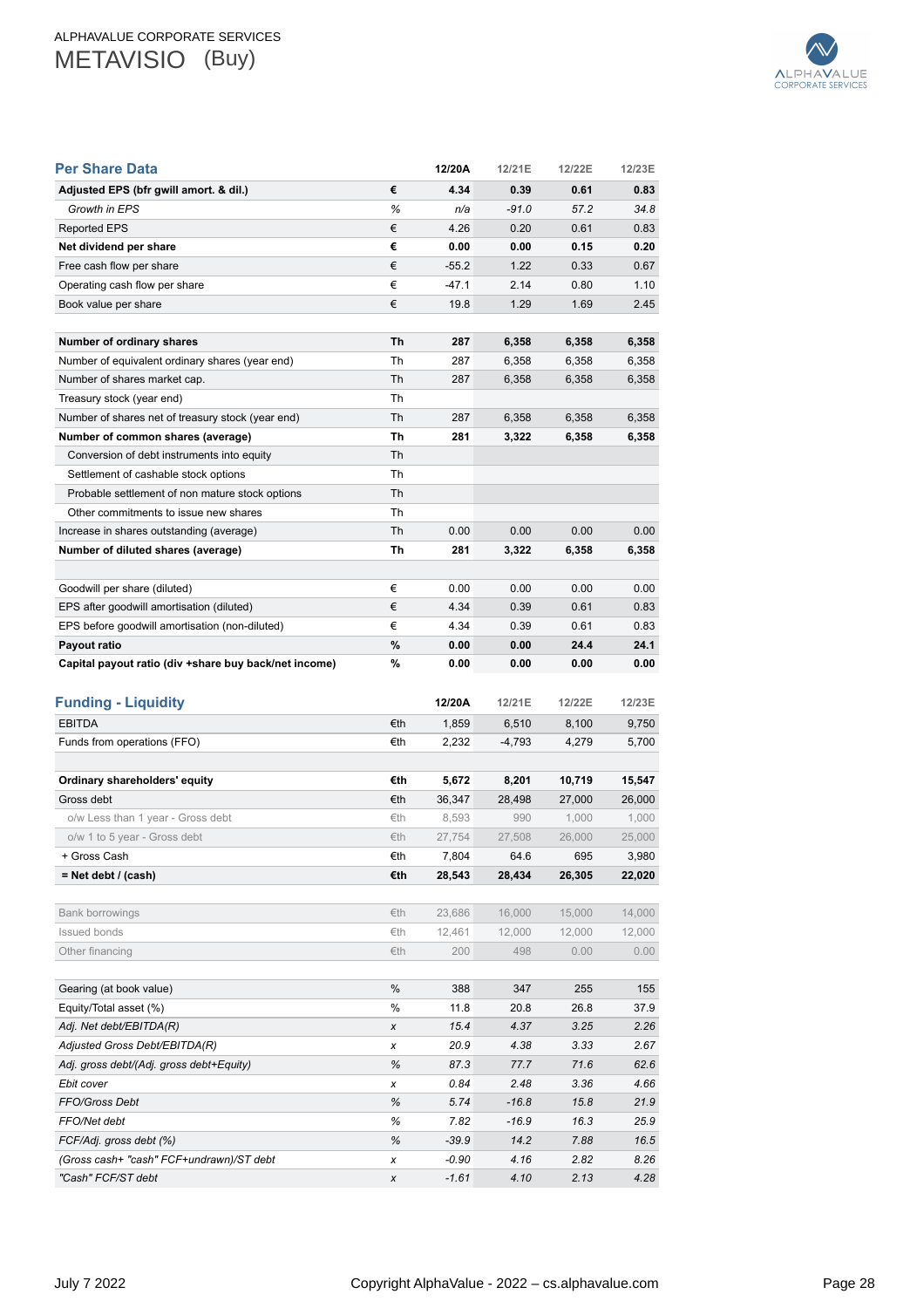

| <b>ROE Analysis (Dupont's Breakdown)</b>         |      | 12/20A   | 12/21E   | 12/22E   | 12/23E   |
|--------------------------------------------------|------|----------|----------|----------|----------|
| Tax burden (Net income/pretax pre excp income)   | x    | 1.02     | 0.70     | 0.72     | 0.72     |
| EBIT margin (EBIT/sales)                         | %    | 6.15     | 6.85     | 11.0     | 11.5     |
| Assets rotation (Sales/Avg assets)               | %    | 119      | 144      | 176      | 200      |
| Financial leverage (Avg assets /Avg equity)      | x    | 9.10     | 6.32     | 4.20     | 3.09     |
| <b>ROE</b>                                       | %    | 28.0     | 18.7     | 41.3     | 40.1     |
| <b>ROA</b>                                       | %    | 6.61     | 12.6     | 21.5     | 25.4     |
| <b>Shareholder's Equity Review (Group Share)</b> |      | 12/20A   | 12/21E   | 12/22E   | 12/23E   |
| Y-1 shareholders' equity                         | €th  | 3,046    | 5,766    | 8,201    | 10,719   |
| + Net profit of year                             | €th  | 1,219    | 1,299    | 3,910    | 5,273    |
| - Dividends (parent cy)                          | €th  | 0.00     | 0.00     | 0.00     | 0.00     |
| + Additions to equity                            | €th  | 1,500    | 556      | 0.00     | 0.00     |
| o/w reduction (addition) to treasury shares      | €th  | 0.00     | 0.00     | 0.00     | 0.00     |
| - Unrecognised actuarial gains/(losses)          | €th  | 0.00     | 0.00     | 0.00     | 0.00     |
| + Comprehensive income recognition               | €th  |          | 581      | $-1,392$ | $-445$   |
| = Year end shareholders' equity                  | €th  | 5,766    | 8,201    | 10,719   | 15,547   |
|                                                  |      |          |          |          |          |
| Staffing Analytics                               |      | 12/20A   | 12/21E   | 12/22E   | 12/23E   |
| Sales per staff                                  | €th  | 1,126    | 1,584    | 1,559    | 1,686    |
| Staff costs per employee                         | €th  | $-43.5$  | $-65.7$  | $-72.3$  | $-80.7$  |
| Change in staff costs                            | %    | $-3.84$  | 44.0     | 23.7     | 19.1     |
| Change in unit cost of staff                     | %    | $-42.8$  | 51.2     | 9.95     | 11.7     |
| Staff costs/(EBITDA+Staff costs)                 | %    | 49.5     | 28.8     | 28.6     | 28.4     |
|                                                  |      |          |          |          |          |
| Average workforce                                | unit | 42.0     | 40.0     | 45.0     | 48.0     |
| Europe                                           | unit | 42.0     | 40.0     | 45.0     | 48.0     |
| North America                                    | unit | 0.00     | 0.00     | 0.00     | 0.00     |
| South Americas                                   | unit | 0.00     | 0.00     | 0.00     | 0.00     |
| Asia                                             | unit | 0.00     | 0.00     | 0.00     | 0.00     |
| Other key countries                              | unit | 0.00     | 0.00     | 0.00     | 0.00     |
|                                                  |      |          |          |          |          |
| <b>Total staff costs</b>                         | €th  | -1,825   | $-2,629$ | $-3,252$ | $-3,874$ |
| Wages and salaries                               | €th  | $-1,825$ | $-2,629$ | $-3,252$ | $-3,874$ |
| of which social security contributions           | €th  | $-475$   | $-704$   | -832     | -989     |
| Pension related costs                            | €th  |          | 0.00     | 0.00     | 0.00     |
|                                                  |      |          |          |          |          |
| <b>Divisional Breakdown Of Revenues</b>          |      | 12/20A   | 12/21E   | 12/22E   | 12/23E   |
| <b>Total sales</b>                               | €th  | 49,538   | 63,347   | 70,155   | 80,926   |
| Products                                         | €th  | 47,282   | 60,764   | 67,155   | 77,626   |
| Other                                            | €th  | 2,256    | 2,583    | 3,000    | 3,300    |
|                                                  |      |          |          |          |          |
| <b>Divisional Breakdown Of Earnings</b>          |      | 12/20A   | 12/21E   | 12/22E   | 12/23E   |
| <b>EBITDA/R Analysis</b>                         |      |          |          |          |          |
| Group EBITDA                                     | €th  | 4,360    | 6,510    | 8,100    | 9,750    |
| Other/cancellations                              | €th  | 0.00     | 0.00     | 0.00     | 0.00     |
| Total                                            | €th  | 4,360    | 6,510    | 8,100    | 9,750    |
| EBITDA/R margin                                  | %    | 9.22     | 10.3     | 11.5     | 12.0     |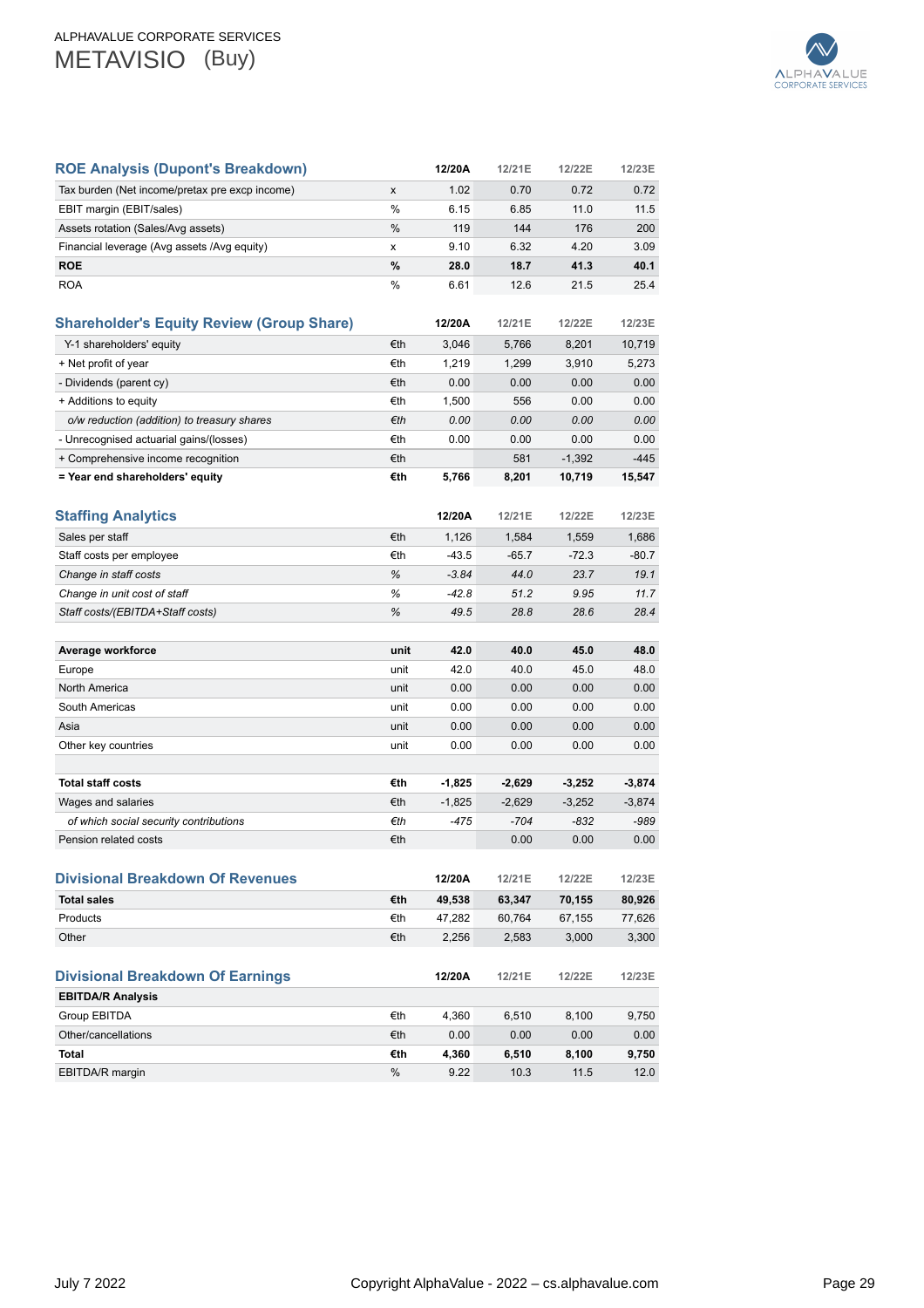

| <b>Revenue Breakdown By Country</b>                         |               | 12/20A  | 12/21E | 12/22E | 12/23E |
|-------------------------------------------------------------|---------------|---------|--------|--------|--------|
| <b>United States</b>                                        | %             | 10.0    | 4.00   |        |        |
| China                                                       | %             | 10.0    | 0.00   |        |        |
| Europe                                                      | $\frac{0}{0}$ | 6.00    | 13.0   |        |        |
| France                                                      | %             | 74.0    | 83.0   |        |        |
| Other                                                       | $\frac{0}{0}$ | 0.00    | 0.00   |        |        |
| <b>ROCE</b>                                                 |               | 12/20A  | 12/21E | 12/22E | 12/23E |
| ROCE (NOPAT+lease exp.*(1-tax))/(net) cap employed adjusted | %             | 2.29    | 12.5   | 15.0   | 17.7   |
| <b>CFROIC</b>                                               | %             | $-35.3$ | 11.8   | 5.91   | 11.7   |
|                                                             |               |         |        |        |        |
| Goodwill                                                    | €th           | 0.00    | 0.00   | 0.00   | 0.00   |
| Accumulated goodwill amortisation                           | Eth           | 0.00    | 0.00   | 0.00   | 0.00   |
| All intangible assets                                       | €th           | 634     | 471    | 505    | 505    |
| Accumulated intangible amortisation                         | Eth           | 1.006   | 1.169  | 1,170  | 1,170  |
| Financial hedges (LT derivatives)                           | €th           | 0.00    | 0.00   | 0.00   | 0.00   |
| Capitalised R&D                                             | €th           | 0.00    | 0.00   | 0.00   | 0.00   |
| Rights of use/ Capitalised leases                           | €th           | 0.00    | 0.00   | 0.00   | 0.00   |
| Other fixed assets                                          | €th           | 576     | 642    | 672    | 699    |
| Accumulated depreciation                                    | fth           | 86.1    | 419    | 500    | 500    |
| <b>WCR</b>                                                  | €th           | 42,782  | 33,368 | 34,847 | 35,563 |
| Other assets                                                | €th           | 0.88    | 0.88   | 0.88   | 0.88   |
| Unrecognised actuarial losses/(gains)                       | €th           | 0.00    | 0.00   | 0.00   | 0.00   |
| Capital employed after deprec. (Invested capital)           | €th           | 43,993  | 34,481 | 36,024 | 36,767 |
| Capital employed before depreciation                        | €th           | 45,084  | 36,069 | 37,694 | 38,437 |
|                                                             |               |         |        |        |        |
| <b>Divisional Breakdown Of Capital Employed</b>             |               | 12/20A  | 12/21E | 12/22E | 12/23E |
| <b>Group EBITDA</b>                                         | €th           |         |        |        |        |
| Other                                                       | €th           | 43,993  | 34,481 | 36,024 | 36,767 |
| <b>Total capital employed</b>                               | €th           | 43.993  | 34.481 | 36.024 | 36.767 |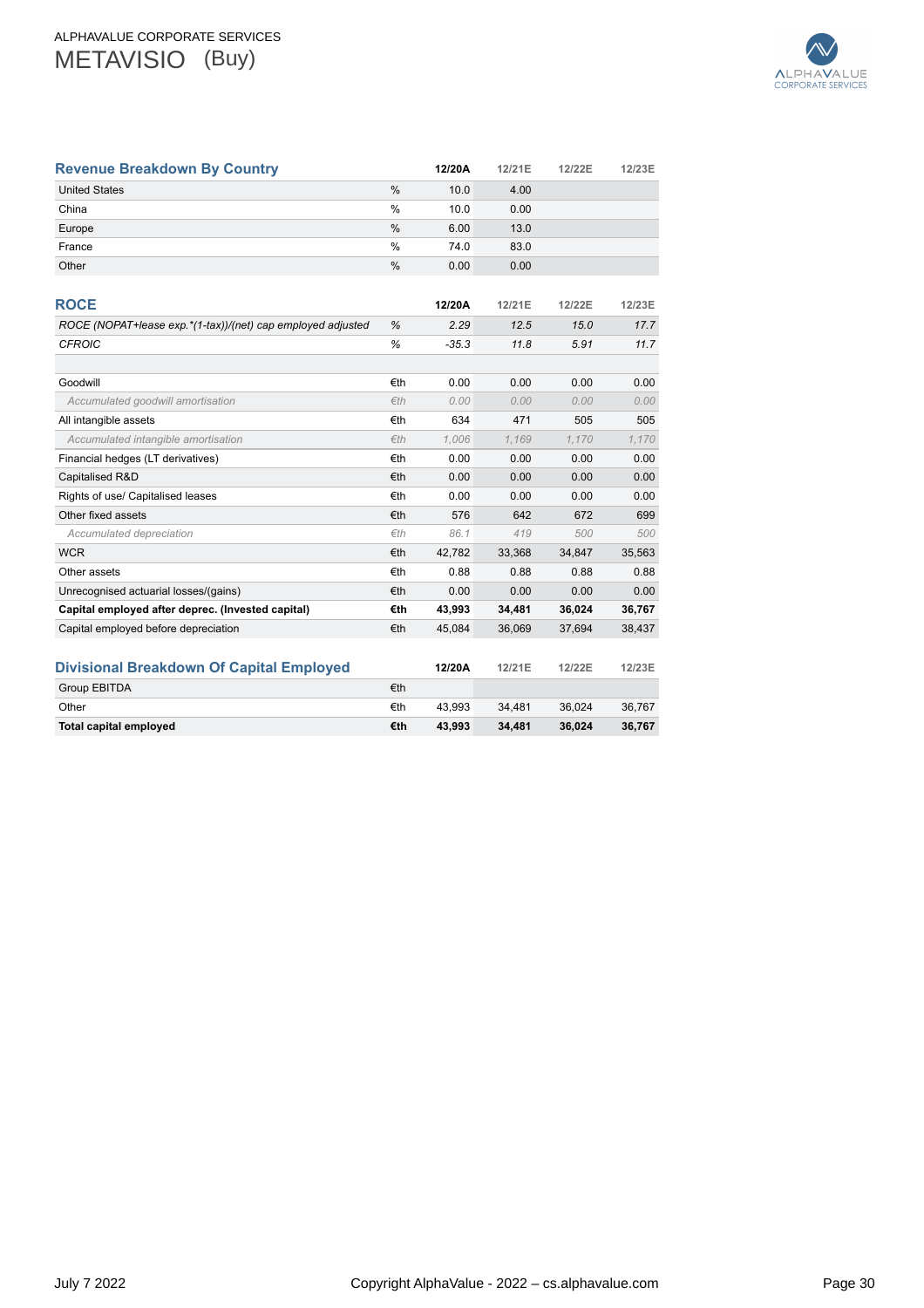

# <span id="page-30-0"></span>Fundamental Opinion

It is implicit that recommendations are made in good faith but should not be regarded as the sole source of advice.

Recommendations are geared to a "**value**" approach.

Valuations are computed from the point of view of a **secondary market minority holder** looking at a medium term (say 6 months) performance.

Valuation tools are built around the concepts of **transparency,** all underlying figures are accessible, and **consistency,** same methodology whichever the stock, allowing for differences in nature between financial and non financial stocks. A stock with a target price below its current price should not and will not be regarded as an Add or a Buy.

Recommendations are based on target prices with no allowance for dividend returns. The thresholds for the four recommendation levels may change from time to time depending on market conditions. Thresholds are defined as follows, ASSUMING long risk free rates remain in the 2-5% region.

| <b>Recommendation</b> | <b>Low Volatility</b><br>$10 < VIX$ index $< 30$ | <b>Normal Volatility</b><br>$15 <$ VIX index $<$ 35 | <b>High Volatility</b><br>35 < VIX index |
|-----------------------|--------------------------------------------------|-----------------------------------------------------|------------------------------------------|
| Buv •                 | More than 15% upside                             | More than 20% upside                                | More than 30% upside                     |
| Add                   | From 5% to 15%                                   | From 5% to 20%                                      | From 10% to 30%                          |
| Reduce •              | From -10% to 5%                                  | From -10% to 5%                                     | From -10% to 10%                         |
| $Sell \bullet$        | <b>Below</b> -10%                                | <b>Below</b> -10%                                   | <b>Below</b> -10%                        |

There is deliberately no "neutral" recommendation. The principle is that there is no point investing in equities if the return is not at least the risk free rate (and the dividend yield which again is not allowed for).

Although recommendations are automated (a function of the target price whenever a new equity research report is released), the management of AlphaValue intends to maintain global consistency within its universe coverage and may, from time to time, decide to change global parameters which may affect the level of recommendation definitions and /or the distribution of recommendations within the four levels above. For instance, lowering the risk premium in a gloomy context may increase the proportion of positive recommendations.